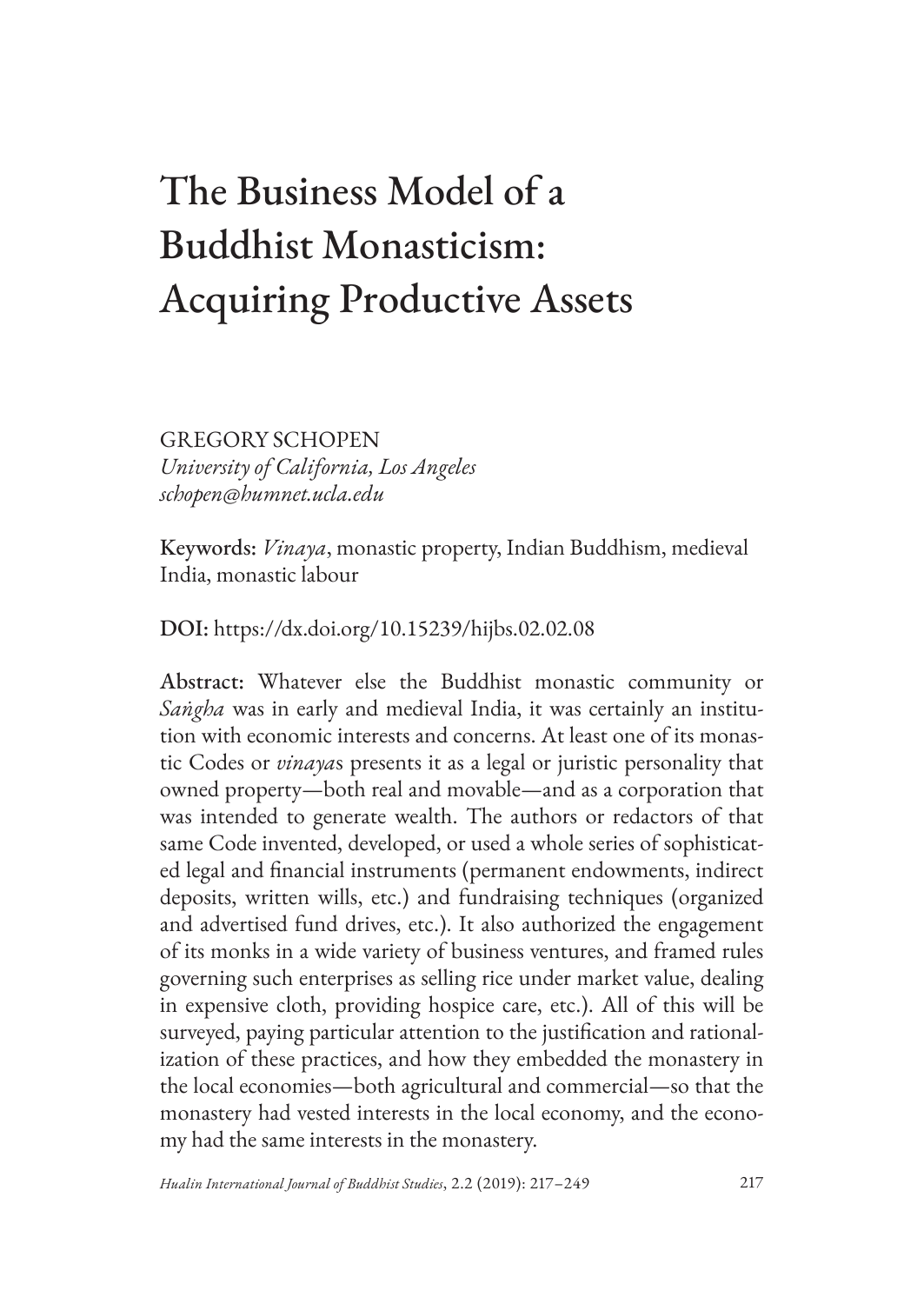#### 218 GREGORY SCHOPEN

It has often been assumed or asserted that what we call Buddhism<br>started in India with small groups of possessionless, wandering Tt has often been assumed or asserted that what we call Buddhism ascetics without a permanent home. Very early literature like the *Rhinoceros* and *Muni sūtra*s have been taken to support this, and they may actually do so, as might some of what Aśoka had to say, as well as the all-but-blank archaeological record for the very earliest periods. But if this scenario is even remotely correct, how Buddhist groups moved from this state of affairs and became wealthy landowning corporations—in effect businesses—remains a mystery. Nālandā owned and managed more than two hundred villages by the end of the seventh century, and this included, of course, the people that lived in them.1 There is, alas, no direct evidence explaining this transformation, but there are some indications in the literature that their authors were aware of a change. In the same literature, there are a number of stories that some monks told other monks about how some of these changes occurred. Such stories need not be—and probably are not—particularly accurate. They will be important not because they can tell us what actually occurred, but because they will reveal how their monk authors thought, or wanted other monks to think, certain things that they were doing then had come to be, and even more importantly, why these things had come to be. In effect, these stories indicate how monks explained things to themselves.

One such story is particularly interesting because it seems to capture a key moment in this transition and presents, in effect, the very moment that things turned under the direction of the Buddha himself and what he had declared.2 It occurs in the *Bhaiṣajyavastu* of the *Mūlasarvāstivāda-vinaya*. In the Sanskrit version of this *vastu* found at Gilgit we find:

Then a large number of monks, when the three months of the rain retreat had passed and their robes were made up and finished, taking their bowls and robes approached the Blessed One. Having

<sup>1</sup> Takakusu, *Record*, 65.

<sup>2</sup> For other views of the key moment or moments see Foucher, *La vie*, 239– 40; Gernet, *Aspects*, 73–74; Gernet, *Buddhism in Chinese Society*, 77–78.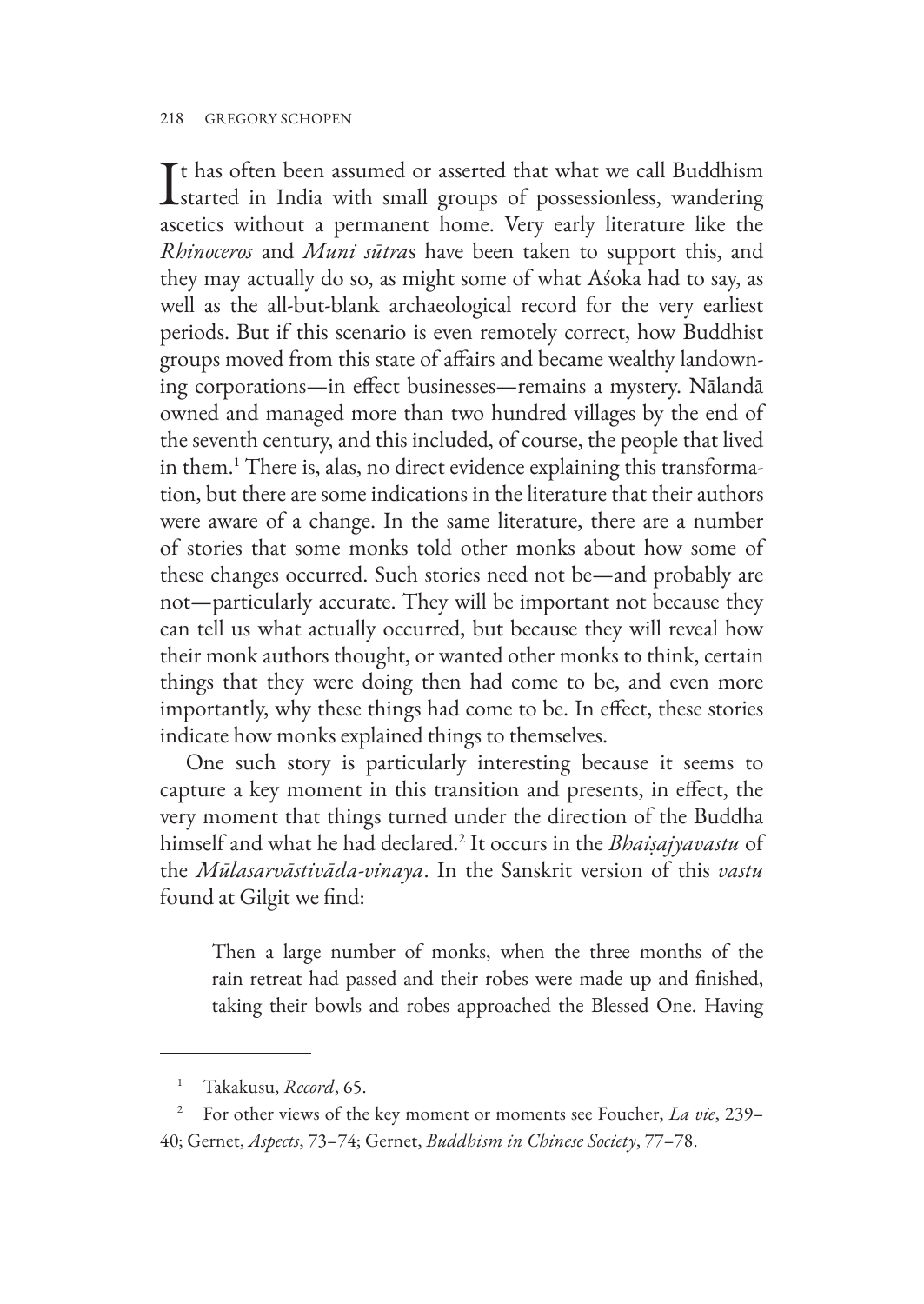approached, having venerated with their head the feet of the Blessed One, they stood to one side. Standing to one side that large number of monks said this to the Blessed One: 'We, Reverend, have stayed for three months [for the rainy season retreat] in Vairaṃbhya'.3

In the Gilgit manuscript, instead of the text continuing, the reader is instructed at this point:

*vistareṇa vairaṃbhyasūtram ekottarikāgame catuṣkanipāte* / (Supply) in full (the text of) the *Vairaṃbhyasūtra* (found) in the Section of Fours in the *Ekottarikāgama*.

There are a number of other instances of exactly the same thing in this *vastu* (93.10, 111.20, 112.19), as J. W. de Jong noted long ago,<sup>4</sup> but it remains unclear how best to describe what has occurred: it is not yet clear whether this *Vinaya* was in the process of absorbing the *sūtra*s, as de Jong thought, or the *sūtra*s are in the process of being stripped out of their original location in the *Vinaya*. 5 One thing that is virtually certain, however, is that the Sanskrit text that was translated into Tibetan did not (yet) have either these instructions or any abbreviation. There, the text is continuous with no indication at all that it was an old *sūtra* found elsewhere. The Tibetan text reads:

Then when a large number of monks had passed the three months of the rain retreat, when they had made up and finished robes, they went to the Blessed One, and arriving there, and venerating with their head the feet of the Blessed One they sat down to one side. When seated to one side that large group of monks said this to the Blessed One: 'Reverend, since we have been for three months (of the rains) in Vairaṃbhya we will now destroy the huts (*kuṭi*)'.

'Monks, you must not destroy the huts! For as long as they remain, for so long is there an increase in the merit for the donor

<sup>3</sup> *Bhaiṣajyavastu*, Dutt, *Gilgit Manuscripts*, Vol. III, 1, 45.13.

<sup>4</sup> De Jong, 'Les sūtrapiṭaka', 400–01.

<sup>5</sup> Schopen, 'Hierarchy and Housing', 93–94.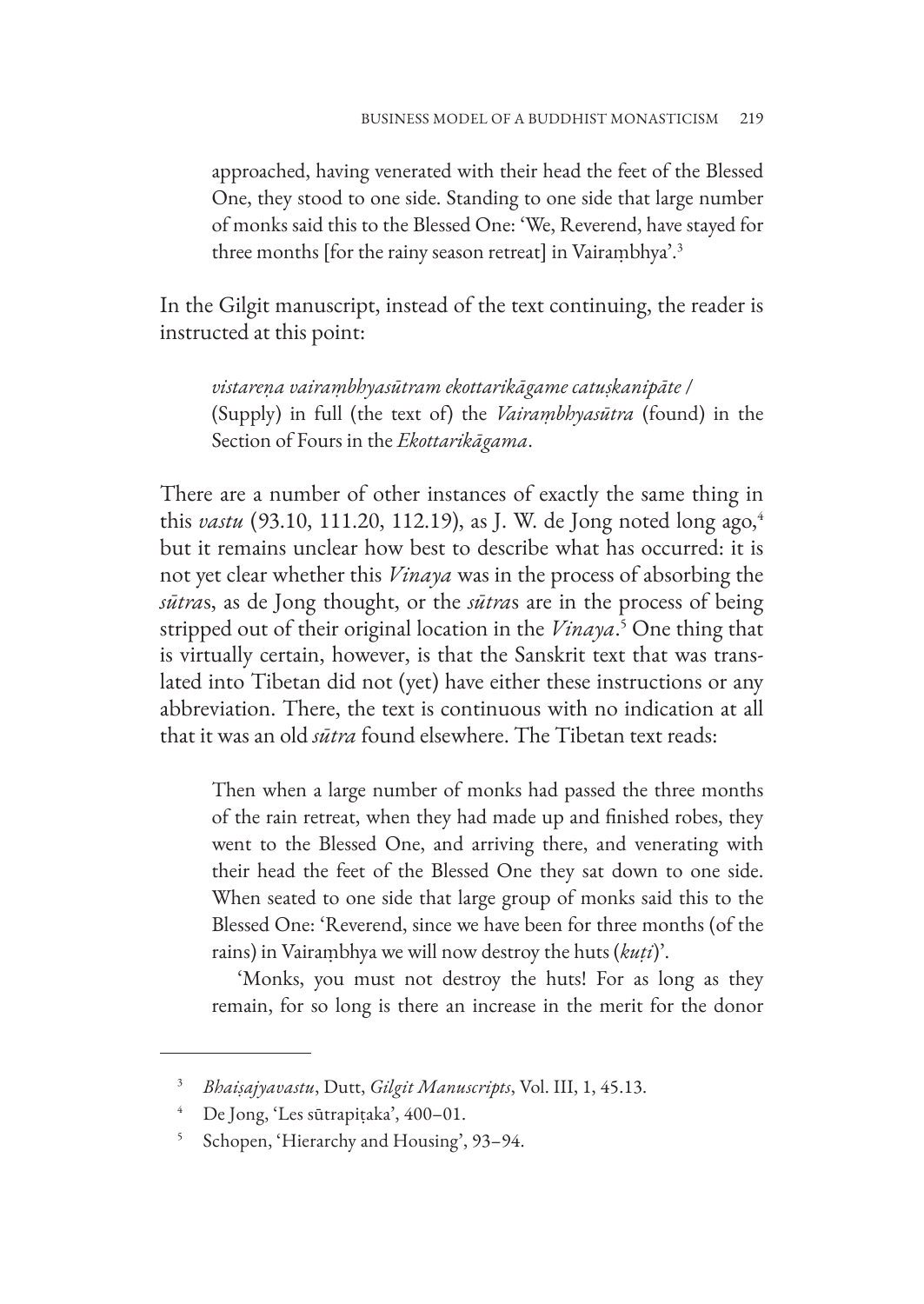(*dānapati*), a growth in the merit. These four things should be known as a continuous flow of merit for a benefactor and donor, a continuous flow of good, a basis for ease (*dāyakasya dānapateḥ puṇyābhiṣyandaḥ kuśalābhiṣyandaḥ sukhāsvādadhāraḥ*).<sup>6</sup> Which four? When a monk possessed of virtue and abiding in good practice dwells in someone's dwelling (*vihāra*), and while dwelling there experiences bodily the immeasurable concentration of mind and perfects it, on account of that it is to be known that for that benefactor and donor this is a continuous flow of merit, a continuous flow of good and an immeasurable basis for ease. And as it is in regard to a dwelling (*vihāra*), so it is also the same for robes, alms and bedding and seats.<sup>7</sup>

Most of this little text—not all of which is cited here—has close parallels or variants elsewhere. The frame-story, though, does not, and the first paragraph here is unique to the version found in the *Mūlasarvāstivāda-Vinaya*. It is the frame-story, however, that captures the moment of transition. Narratively, the monks' initial impulse was to dismantle the huts at the end of the rain retreat, to remain unencumbered with real property and—by implication—its management and maintenance. According to the monk redactors of this account, the Buddha himself then directly intervened to block the impulse and to irrevocably alter the lifestyle of this 'large group of monks'. According to the account here, the Buddha did so not on account of the monks, but to benefit their benefactors and donors; to provide them with a predictable ongoing source of merit, a kind of—if you will—perpetual merit machine. As long as the *vihāra*  that a donor makes available continues to be used by a monk who is seriously engaged in pursuing the religious life, so long does merit continue to accrue to the donor. The logic here seems to be very

<sup>6</sup> The Sanskrit is supplied from Pradhan, *Abhidharmakośabhāṣyam*, 197.26, where some version of the text is quoted as *sūtra uktaṃ*; see also de La Vallée Poussin, *L'Abhidharmakośa*, T. III, 20.

<sup>7</sup> *Bhaiṣajyavastu*, Derge 'dul ba Kha 144b.1–145a.4. All citations of and references to canonical Tibetan sources are from or to Barber, *Tibetan Tripiṭaka*.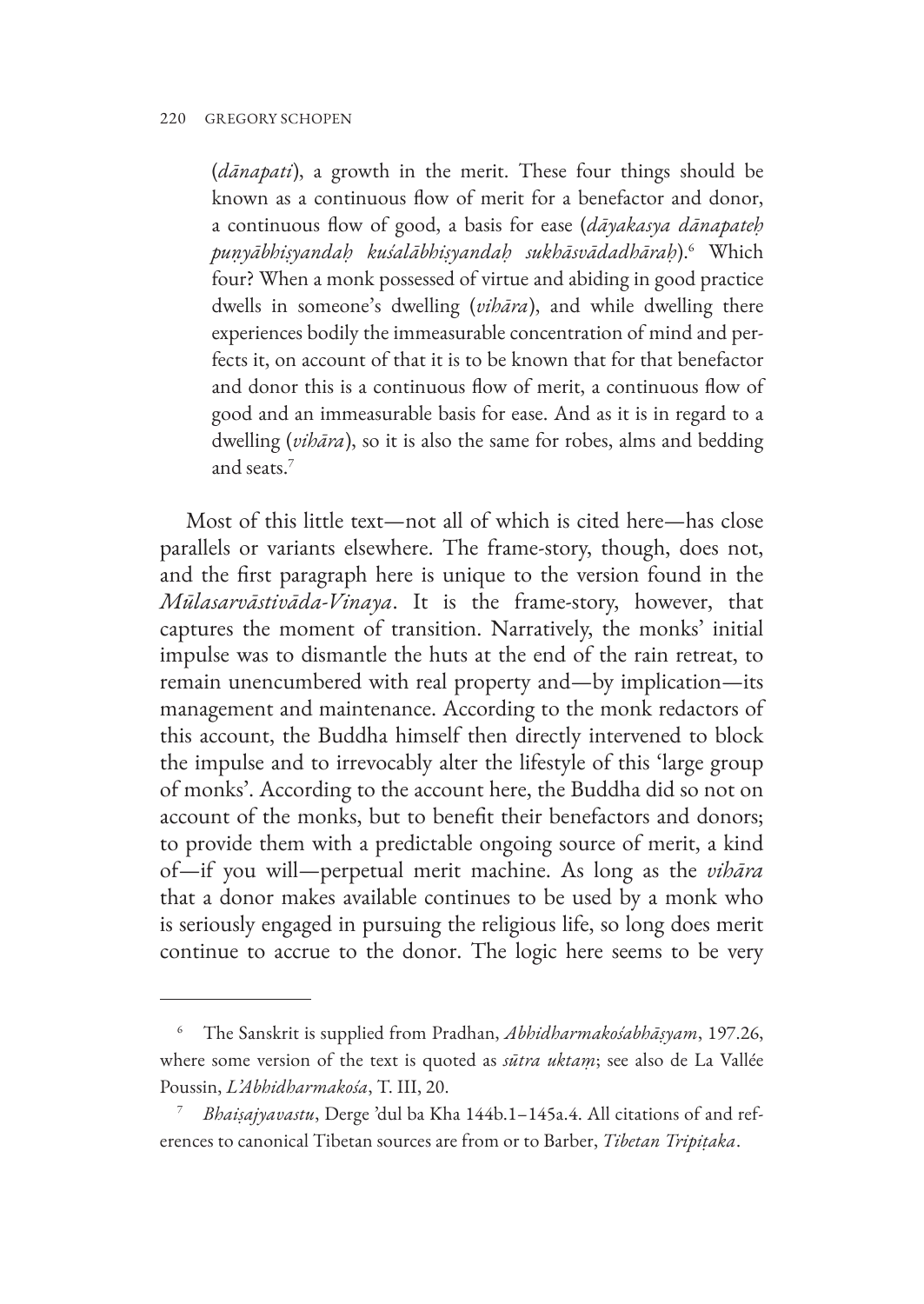much like that which lies behind the gift of an image: the gift is not of a simple object—it is the gift of an opportunity for others to worship and make merit. The donor of the image makes possible each and every act of worship directed toward it, and each act therefore constitutes a new or additional gift. As long as the image continues in use, so long does it continue to make merit for its original donor.<sup>8</sup> Seen in this light, it is evident that by providing shelter, the donor of a *vihāra*, quite literally makes the good monk's progress possible. As long as he continues to use that *vihāra* and to engage in 'good practice', so long does the donor continue to contribute directly to the monk's religious life. This sort of thinking will—in a variety of different forms—continue to occur over and over again in this enormous *Vinaya*. In some places, as we will see, the importance of 'use' will be made much more explicit and we will repeatedly encounter the expression *paribhogānvayaṃ puṇyam*, 'merit following from use'. Additionally, given what their gifts might do for them, donors might well be concerned that their gifts might be used for as long as possible, and our redactors will also repeatedly address this concern in a variety of ways. This concern is, for example, the reason given by our redactors for the rule requiring monks to lend money on interest.

But if the story that the redactors of this *Vinaya* told their monks about how they came to own permanent 'huts', or *vihāra*s, turned on the idea of monks benefiting their donors by continuing to use what they had given, this same idea—expressed in a slightly different way—is expressed as well in the story of how they came to own villages, land, oxen, buffalo, goats and sheep. The story is a remarkable one and may even be unique in its account of how the authorization to accept such things came about. It occurs in the *Kṣudrakavastu* and is relatively long:<sup>9</sup>

Then king Pradyota [of Avanti], having distributed jewels to the five chief limbs [of his kingdom], went to the Venerable Mahākātyāyana, and arriving there he venerated with his head the feet of the Vener-

<sup>8</sup> Schopen, *Bones, Stones and Buddhist Monks*, 66–67.

<sup>9</sup> *Kṣudrakavastu*, Derge 'dul ba Da 15a.7–16b.2.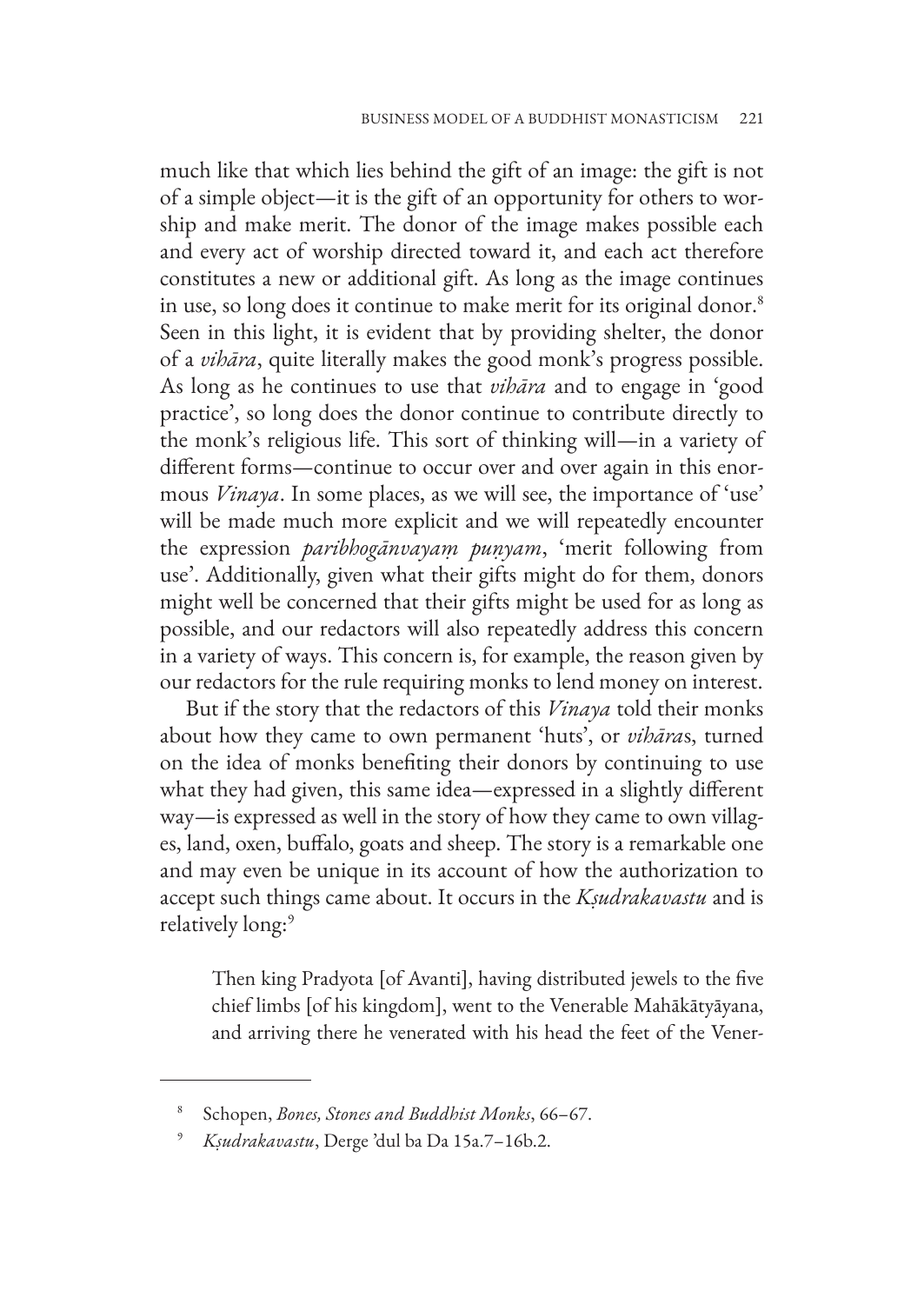able Mahākātyāyana and sat down to one side. When seated to one side king Pradyota said this to the Venerable Mahākātyāyana: 'The Noble One is one who effects benefit and great favor. If on that account I give the kingship (*rājya*) to the Noble One, might he out of kindness accept the kingship?'

The Venerable Mahākātyāyana said: 'Great King, the Blessed One has prohibited the exercise of kingship for a monk.'

The king said: 'Noble One, if that is so, when I give all that you desire, might you enjoy (*pari√bhuj*) all your desires?'

He said: 'Great King, the Blessed One has also prohibited all desires.'

The king said: 'Noble One, if that is so, when I give the means of subsistence (*longs spyod*, *paribhoga*) and the auxiliaries of the means of subsistence (*longs spyod kyi mchog*), might you make use (*pari√bhuj*) of them?'

He said: 'Great King, if the Blessed One were asked it is to be done.'

The king said: 'Do so, Noble One!'

While distributing his largesse, the king makes some fairly grandiose offers to the monk Mahākātyāyana, which the good monk immediately declines. But when offered the 'means of subsistence' and their auxiliaries, he hesitates. 'Means of subsistence and 'auxiliaries' are only approximate translations, and it is unclear to what they refer. The redactors must also have thought this unclear since later in the text they have the Buddha himself define them: the 'means of subsistence' are villages and fields, the 'auxiliaries' are oxen and such which the fields require to be productive. It is also worth noting that when the king indicated to the monk that he should consult the Buddha, this is not as straightforward as it might seem. Pradyota was the king of Avanti and his conversation with Mahākātyāyana presumably took place there. But in the geography of the *Mūlasarvāstivāda-vinaya* Avanti is a remote border region far to the west of the Buddha's range. In fact our text resumes by saying:

At that time the Blessed One was staying in Śrāvastī, in the Jetavana, in the park of Anāthapiṇḍada.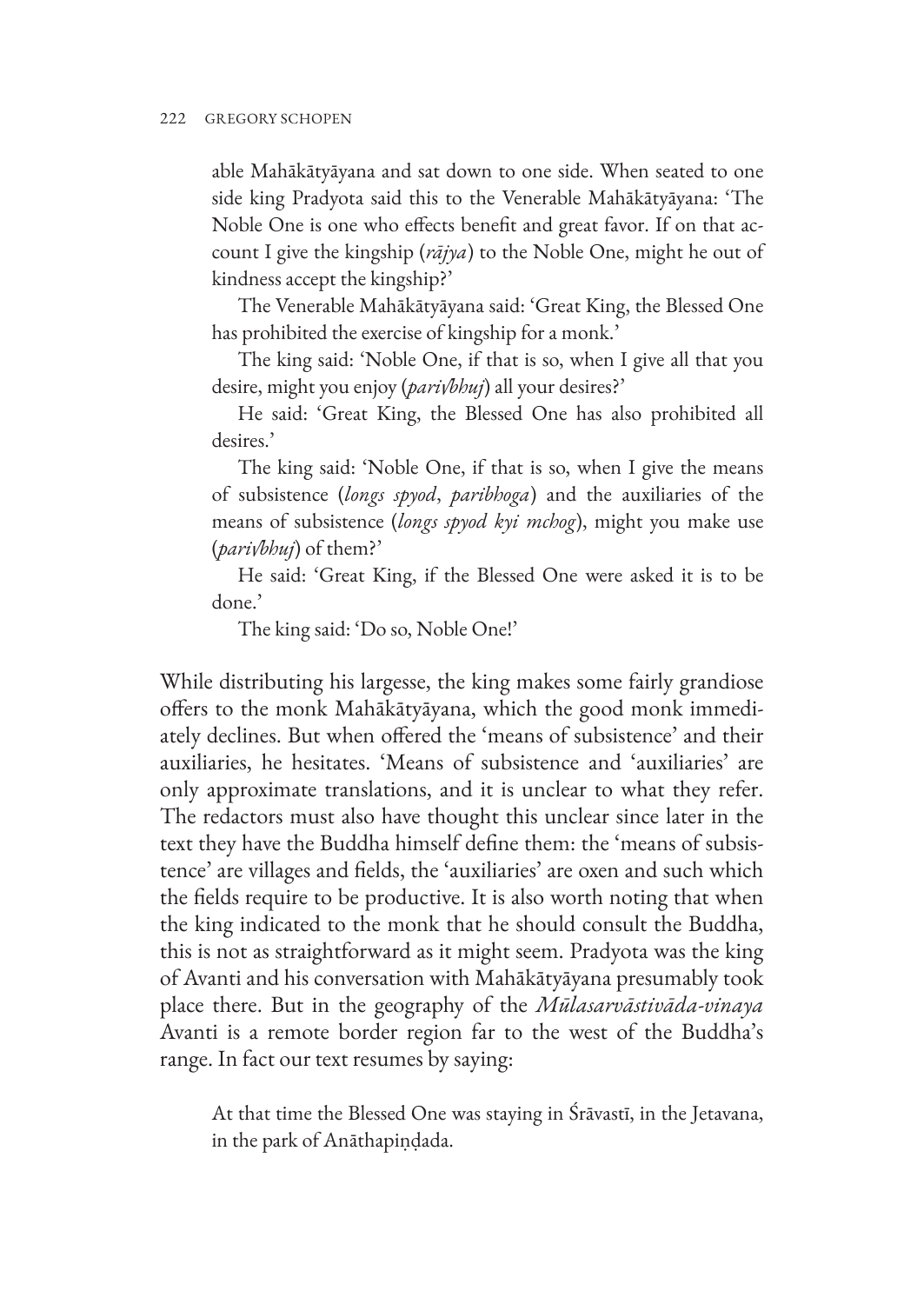A journey on foot from Avanti to Śrāvastī would be long and this was ordinarily the only way that monks travelled, but in this case and again, this case may be absolutely unique—a trip turned out to be unnecessary. Immediately following the statement of the Buddha's location there is an editorial comment that says:

In such a case there is not even the slightest thing that Buddhas, Blessed Ones, do not know, do not see, are not aware of and do not discern (*atrāntare nāsti kiñcid buddhānāṃ bhagavatām ajñātam adṛṣṭam aviditam avijñātam*) 10

This editorial insertion is a part of a very widely attested cliché, and like all such insertions it was meant to explain to the reader what was about to happen. Here some explanation was needed because the text was about to say, in effect, that in spite of the great physical distance, the Buddha was fully aware of what Kātyāyana was thinking and doing:

The Blessed One, observed (*saṃlakṣayati*): 'the monk Mahākātyāyana is not endeavoring to acquire the means of subsistence and the auxiliaries of the means of subsistence but rather the benefit (*anugraha*) of Western men.' Mentally observing this he then produced a thought concerning the world.

Then follows a second editorial insertion meant, it seems, to prepare the reader for an even more unusual course of events:

It is a rule (*dharmatā*) that when Buddhas, Blessed Ones, produce a thought concerning the world (*laukikaṃ cittam*) then living creatures, even small ants, are aware in their minds of the thought of the Blessed One. When they produce a thought which goes beyond the world then even disciples and self-awakened ones (*pratyekabuddha*) are not aware in their minds of the thought of a Blessed One, how much less those born among animals.

<sup>10</sup> The Sanskrit is supplied from the set-phrase listed in Hiraoka, *Setsuwa*, 172.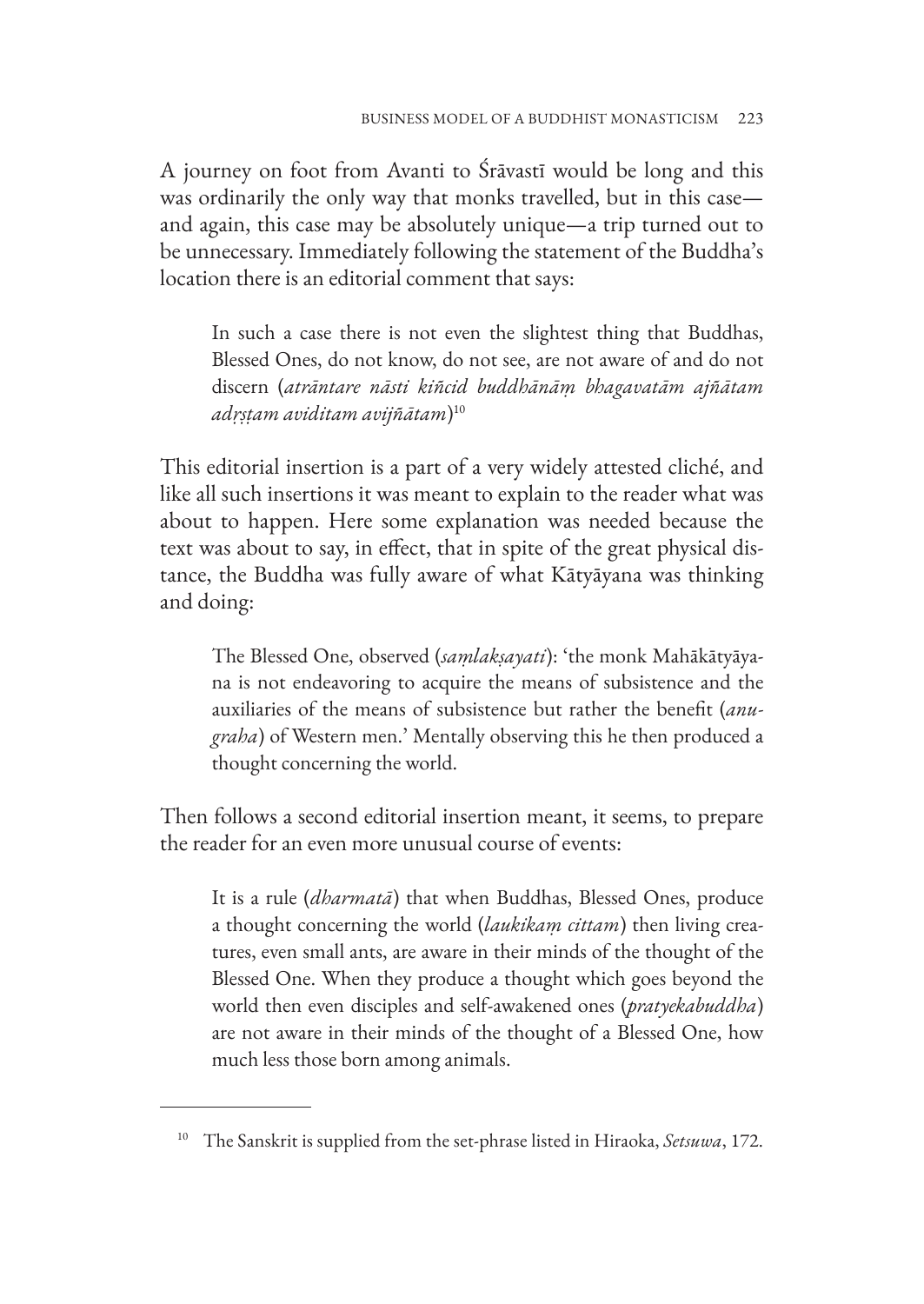#### 224 GREGORY SCHOPEN

Even this, however, was not enough to allow the redactors to establish direct contact and communication between the Buddha in Śrāvastī and Mahākātyāyana in far-away Avanti, so it was immediately added:

In this instance a thought concerning the world was produced which was transmitted in the thought and mind of the Blessed One and the Venerable Mahākātyāyana. Then the Blessed One and the Venerable Mahākātyāyana, having brought into effect the divine eye (*divyacakṣus*) and the divine ear (*divyaśrota*), began to both see and hear each other. Then the Venerable Mahākātyāyana said this to the Blessed One: 'Reverend, is it proper for a monk to accept for the sake of the community (*saṅgha*) the means of subsistence and the auxiliaries of the means of subsistence?'

The Blessed One said: 'Mahākātyāyana, because it is out of concern (*anukampā*) for Western men, because it will increase the use (*paribhoga*) for donors (*dāyaka*), it is proper. Therefore, the means of subsistence and the auxiliaries of the means of subsistence are authorized for the Community, but not for an individual. Here the means of subsistence are these: villages and fields. The auxiliaries of the means of subsistence are oxen, buffalo, goats and sheep.'

The Venerable Mahākātyāyana, having asked the Blessed One, said to King Pradyota: 'Great king, because of concern for Western men, and because it will increase the use for donors, the Blessed One has authorized the means of subsistence and the auxiliaries of the means of subsistence for the Community.'

King Pradyota, then, with assistance from Mahākātyāyana had a *vihāra* built which was complete with all the accoutrements, and when he had given it to the Community of Monks of the Four Directions (*caturdiśabhikṣusaṃgha*) he also gave the means of subsistence and the auxiliaries of the means of subsistence.

There are several points worth pondering here, not the least of which is the curious, indirect, and virtually telepathic way in which this ruling was sought and delivered. The Buddha's omniscience is a narrative cliché in this literature, and the divine eye and ear are also well-known, but their use here is unusual, if not, again, unique: I know of no other case in which a rule or authorization is delivered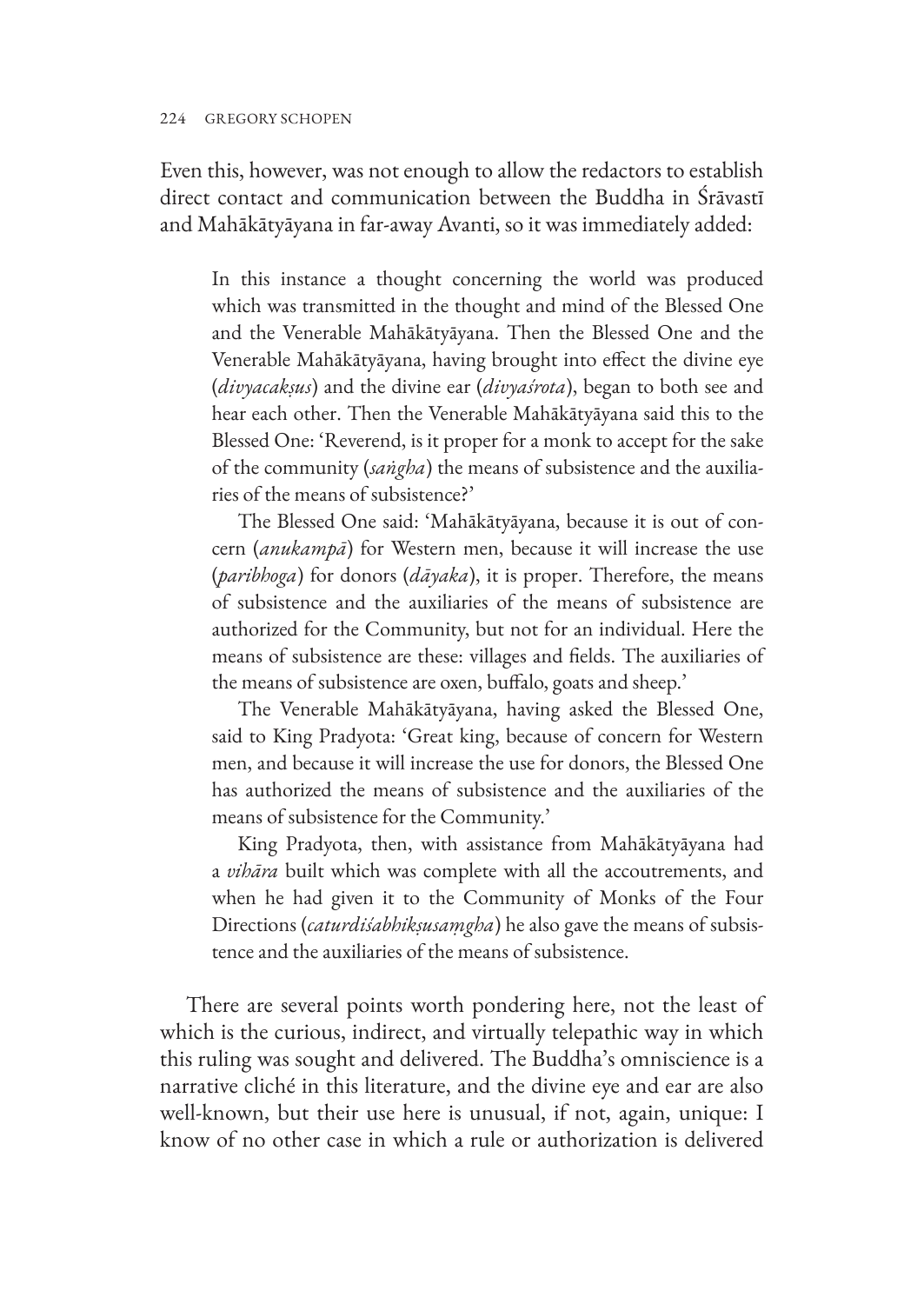in this way. Notice that the ruling was not made publicly, nor was it presented by the Buddha directly to the monks. All this might indicate some unease on the part of the redactors about what they were delivering. The wording of the ruling might also seem almost euphemistic and indicate the same: to say 'the means of subsistence and the auxiliaries of the means of subsistence are authorized' when it is perfectly clear and explicitly stated that the Buddha authorized the acceptance and ownership of villages and fields, oxen and buffalo, seems oddly indirect. Any unease, however, seems to have disappeared by the time that Guṇaprabha digested our text. He says straightforwardly:

*pratigṛhṇīyāt saṃghārthaṃ grāmān* / *kṣetrāñ ca* /11 He should accept, for the sake of the Community, villages / and fields.

If, however, the discomfort with Buddhist monks and monasteries accepting and owning villages and fields is ours, and not the redactors', then the issue emerges in another form. The curious telepathic promulgation was likely necessary because of the narrative fact that Mahākātyāyana and Pradyota were in Western India while the Buddha was in Śrāvastī, far to the East. But there may also be a particular reason for setting the account in Avanti even though this created communication difficulties and unusual elements in the story. It is possible that the account was set in Western India because the redactors associated Mahākātyāyana and Western India with concessions to previous or normal monastic practice. The *Carmavastu*—a completely different section of this enormous *Vinaya*—gives an account of how Mahākātyāyana sought and received a series of modifications to standard monastic practices because of local practices and conditions from Western India: ordinations could take place with less than a quorum of ten; monks could bathe frequently, wear certain types of sandals, and so forth. In this case, the communication between Mahākātyāyana and the Buddha was considerably more

<sup>11</sup> Sankrityayana, *Vinayasūtra*, 95.29.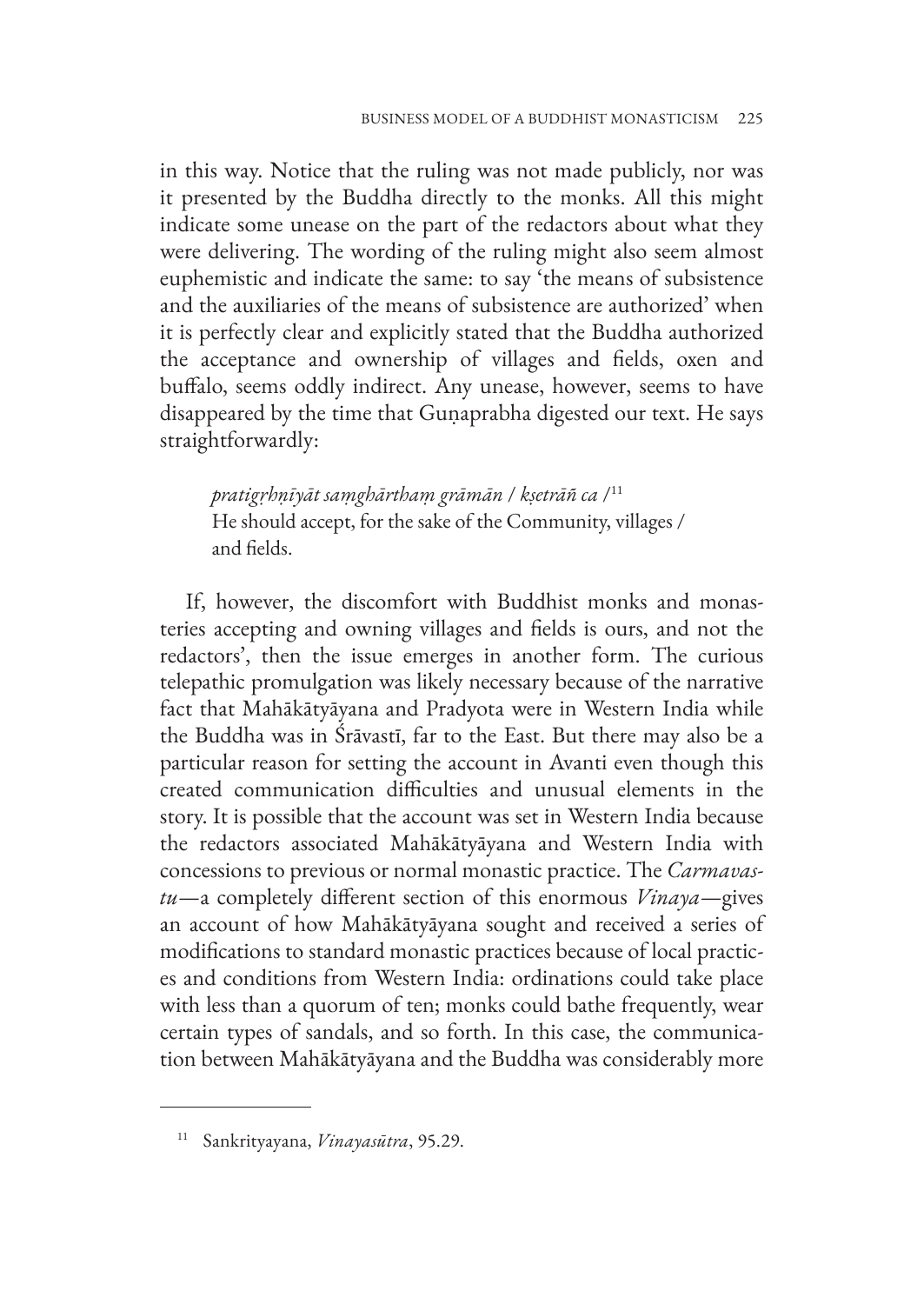conventional—a disciple of the Buddha who was going on foot to 'see' the Buddha carried his request.12 By linking the account of the acceptance of villages and fields with Kātyāyana and Western India, our redactors—whether intentionally or not—would have associated it with this other account in which concessions were made to local practices in Western India. Notice that the text seems to go to some trouble to indicate that Mahākātyāyana was acting for 'the benefit of Western men', and that the Buddha authorized the practice 'out of concern for' those in the West. There is here, however, one final consideration: it is possible that this account is a kind of historical memory on the part of the redactors and that they knew the practice of accepting villages and fields originated elsewhere—in Western India. In fact, the earliest surviving inscriptional records of the gift of fields and villages to Buddhist establishments come almost exclusively from Western India, and they are many: two from Kanheri, six from Nasik, three from Karle, one from Kuda, six from Junnar. Some typical examples, which also show indirectly how monastic land was utilized, are Nasik No. 9:

Of Mugūdāsa, one of the lay brothers of Chetika (*chetika-upāsakiyasa*), together with his dependents, the cave (or: residential cell: *leṇa*) is the religious gift (*deyadhama*).

For this cave (or: cell) the son of the lay brother Bodhiguta, Dhamanaṃdin, has given a field (*kheta*) in Western Kaṇhahini.

And from (the rent/ produce of) this (*eto*) field cloth-money (*cīvarika*)(is to be provided) for the renouncer (*pāvaïta*) (who stays there).<sup>13</sup>

Or Kanheri no. 18:

Success! Of the son of the merchant (*negama*) Golaṇaka from Kalyāṇa, the merchant Isipāla, together with his dependants (and) as an act of worship for his mother and father (*mātāpitunaṃ puyatha*),

<sup>12</sup> *Carmavastu*, Dutt, *Gilgit Manuscripts*, Vol. III, 4, 185ff.

<sup>&</sup>lt;sup>13</sup> Senart, 'Inscriptions in the Caves at Nasik', 77.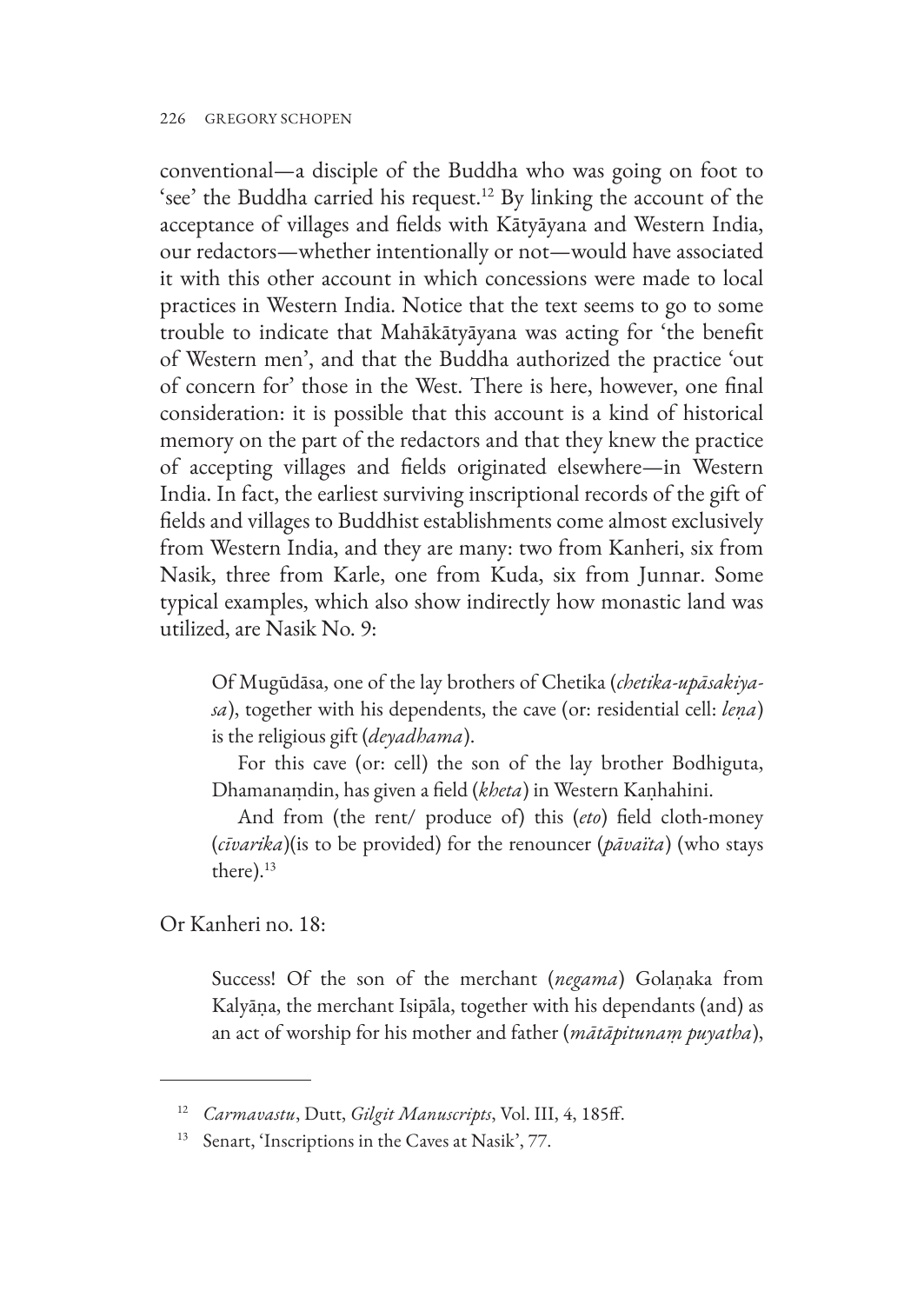a cave (or residential cell, *leṇa*) and a cistern are the religious gift (*deyadhaṃma*).

And a permanent endowment (*akhayanivi*) was given, (to wit:) a field (*kheta*) situated in the village of Saphau.

And from (the rent/produce of) that (*eto*) the sum of twelve (*bārasaka*=*dvādaśaka*) as cloth-money (*civarika*) for one who resides (there) for the rains, and the amount of one *kārṣāpaṇa* a month in the hot season. With the remainder (things) in the maṇḍapa and pravaḍa are to be kept in order.14

In both examples, while we do not know what was planted in the fields, it is perfectly clear what they were expected to produce: money. 'From this field *cīvarika*', and there is no doubt about what *cīvarika* means. The term is regularly translated into Tibetan as *gos kyi rin* 'the price of robes/cloth', and repeatedly defined in our code: *gos kyi rin dag ces bya ba ni gser ram dngul lo* 'in regard to the word *cīvarika* the meaning is gold or silver'.15 Obviously gold and silver do not grow in a field and for the fields to produce them they would have to be rented out, or their produce would have to be sold and converted into cash. Either or both would necessarily involve the monastery, and at least some monks in business and administrative affairs. Clearly the Buddha's ruling that villages and fields must be accepted, like his ruling with regard to maintaining permanent structures, would have long-term and far-reaching consequences for Buddhist monastic groups.

What we have, then, in this account of the acceptance of fields and villages is another key moment in the story that our monastic redactors told their monks about how they had become what they were, another step in the move from possessionless to propertied. The first step was—according to the story—taken by the Buddha to ensure donors and benefactors of an ongoing, continuous source of merit by insisting that their 'gift' continue to be used. But the second step too was justified in terms of 'use'. First of all, when Pradyota makes

<sup>14</sup> Burgess, *Report on the Elura Cave Temples*, 81–82.

<sup>15</sup> *Bhikṣu-vibhaṅga*, Derge 'dul ba Cha 114 b.1, 118a.3, 125a.7.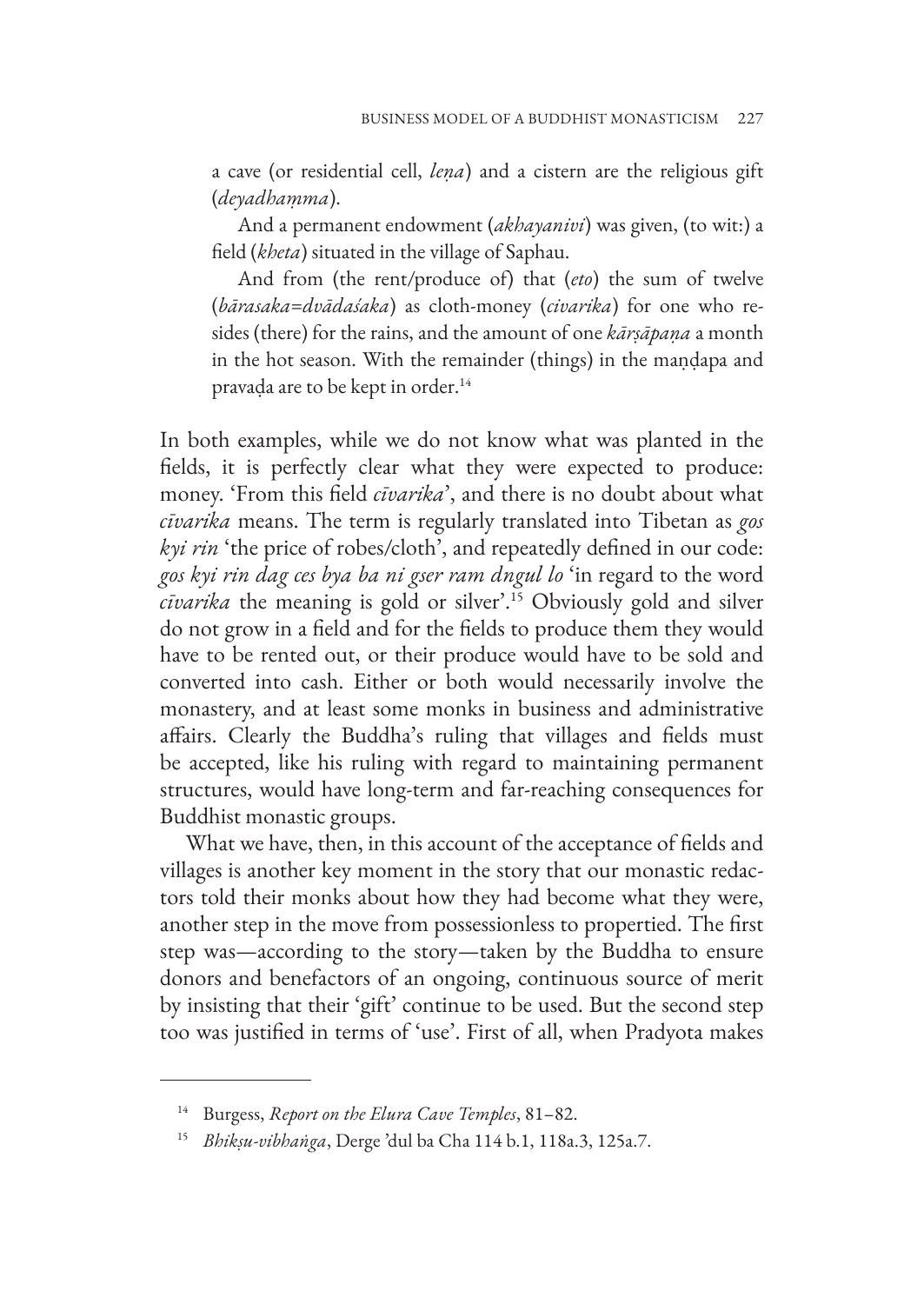his initial offer he requests Kātyāyana to 'make use' (*pari√bhuj*) of what he is making available. Then we are told that the Buddha himself observed that Mahākātyāyana was not actually after villages and fields, but 'the benefit of Western men'. Then we are told not once, but twice, that villages and fields were authorized 'because it will increase the use (*paribhoga*) for donors (*dāyaka*)'. Both steps were taken, in effect, for the same reasons, and in both cases the idea of 'use', while expressed differently, would appear to have been determinative. There are, however, at least two more stories that monks told each other to explain how they became propertied, and how they came to be engaged in business.

One of these additional stories delivers an authorization for monks to consume *yavāgū*. Although frequently translated as 'conjey' or 'congee', sometimes as 'gruel', what precisely this was is not certain. It was almost certainly a kind of porridge or soup made from some kind of grain. Unlike 'gruel' it appears in our text as if it were considered a delicacy and our *Vinaya* has a special monastic officer who is in charge of its distribution, the *yavāgūcāraka*. 16 The text occurs in the *Muktaka* section of the *Uttaragrantha*. 17

When the venerable Śroṇakoṭiviṃśa had become pale, haggard, weak, exhausted, physically spent, and the Blessed One saw that he said to the Venerable Ānanda: 'Why, Ānanda, has Śroṇakoṭiviṃśa become pale, haggard, weak, exhausted and physically spent?'

'He, Blessed One, is one who from when he was first born has nursed his body only with *yavāgū*,' Ānanda said.

And then the Blessed One said: 'Therefore, Ānanda, since I authorize it, Śroṇakoṭiviṃśa must be given *yavāgū* to eat!'

The venerable Ānanda then informed Śroṇakoṭiviṃśa: 'Venerable Śroṇakoṭiviṃśa, the Blessed One has authorized in regard to you that *yavāgū* must be eaten!'

He said: 'Reverend Ānanda, for me alone or all the Community?' Ānanda said: 'For you alone.'

<sup>16</sup> Gnoli, *Gilgit Manuscript of the Śayanāsanavastu*, 55.23.

<sup>17</sup> *Uttaragrantha*, Derge 'dul ba Pa 182b.5–183a.5.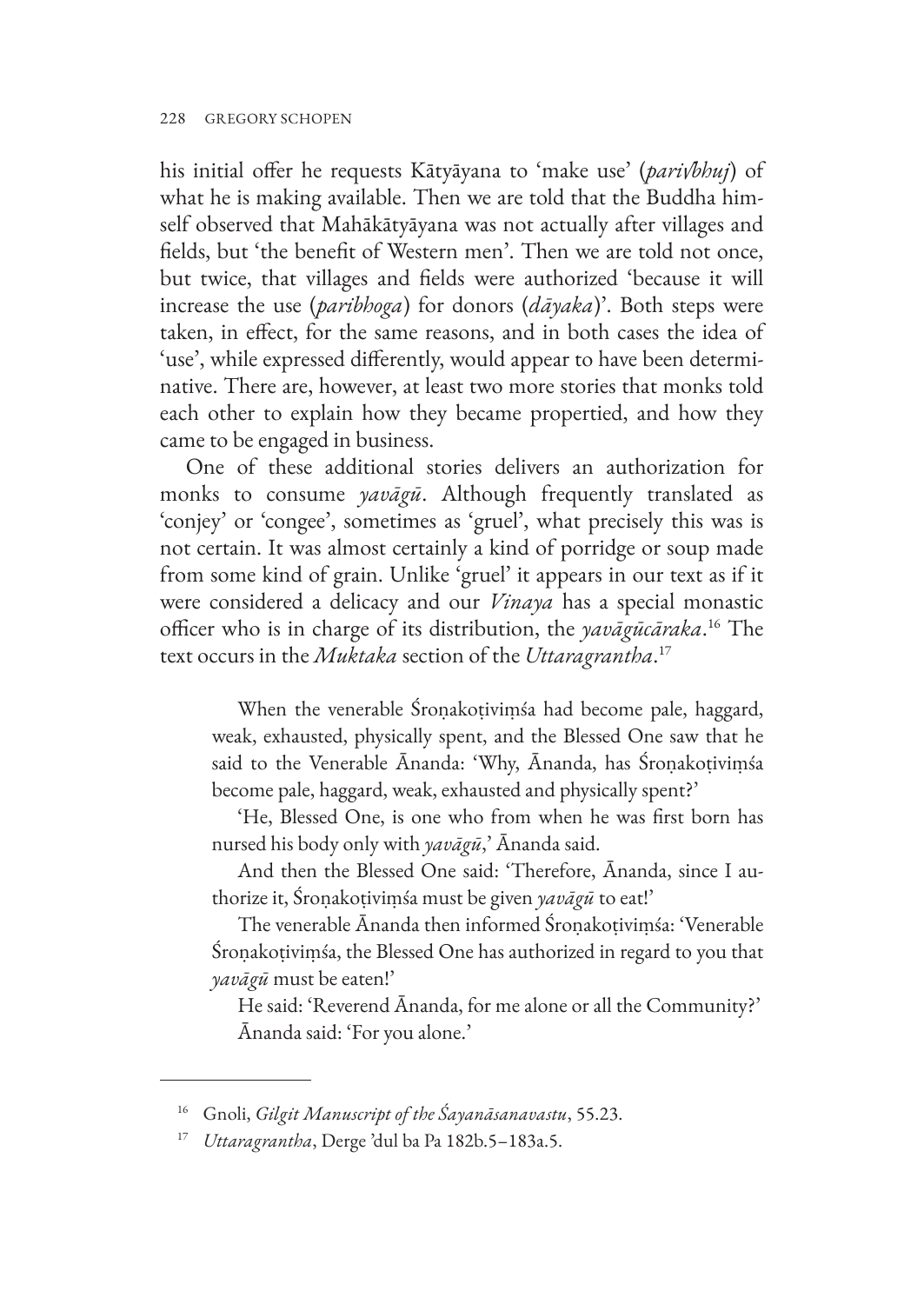'But, Reverend Ānanda, if this comes to be talked about even my fellow religious will say 'Śroṇakoṭiviṃśa once, before he had entered the religious life in the order, and when there was an abundance of food in Campā, rejected even what could be pulled by seven oxen, and yet now, when he has entered the religious life he only indulges in *yavāgū*!' On that account, if for my sake the Blessed One will authorize *yavāgū* for all the Community as well I too will now eat it!'

The monks reported to the Blessed One what had occurred, and the Blessed One said: 'therefore, since it is authorized for the sake of Śroṇakoṭiviṃśa, all the Community as well must eat *yavāgū*!'

When King Biṃbisāra heard 'the Blessed One has authorized that the Communities must eat *yavāgū*' he gave to the Community fields of a size that could be sown with a thousand measures of seed. But when the monks did not accept them the Blessed One said: 'If it is for the sake of the Community they must be accepted and in regard to this have no doubt! Further, what is produced from the field must be used (*bhogya*) by the Community!'

The promulgation here of a general rule on account of a single monk is unusual but not without parallel. In the *Bhaiṣajyavastu* for example, when the monk Vairaṭṭasiṃha cannot achieve one-pointedness of mind (*cittaikāgratā*) because of foul odors in his *vihāra*, the Buddha authorizes that his *vihāra*, and that of others like him, should be adorned with perfumes, garlands, incense and aromatic powders.18 Since, moreover, both the acceptance of fields and the consumption of *yavāgū* are referred to elsewhere, at first glance it is also not entirely clear what this promulgation was intended to authorize. It may have been intended here to provide authorization of a specific kind of field: fields on which grains used in making *yavāgū* could be grown. The authorization from the *Kṣudrakavastu* discussed above was for generic fields, and did not specify that what those fields produced must be used or consumed by the Community itself. If the original of this *Muktaka* passage actually read *bhogya* it could have meant either, and the concluding rule here would have

<sup>18</sup> *Bhaiṣajyavastu*, Dutt, *Gilgit Manuscripts*, Vol. III, 1, 223.7.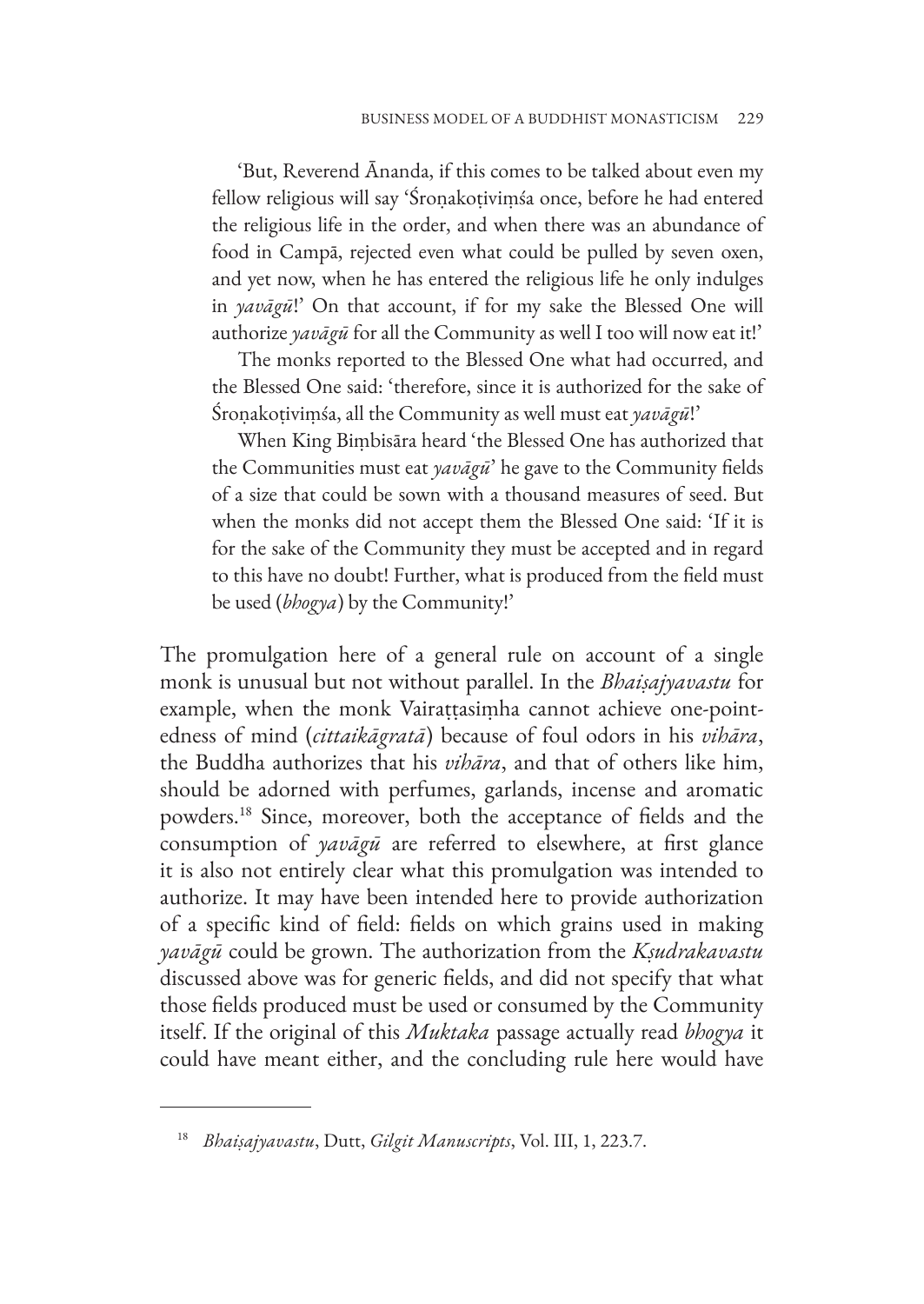been that the Community itself must consume or eat what the fields produced. But either way, once again we have an emphasis on 'use', and this aspect of the motive is even more pronounced in what appears to be a reference to this promulgation found later in an entirely different section of the *Uttaragrantha*. It says, using a formula or set phrase that will be repeatedly encountered:

The Blessed One authorized *yavāgū* for the monks so that they experience ease, and so that the religious gifts of donors and benefactors are used (*sukhasparśavihārārthaṃ dāttrīṇāṃ ca deyadharmaparibhogārthaṃ*) 19

If the story of Śroṇakoṭiviṃśa delivers the rule that, in effect, the gifted field must be directly exploited by the monastic community, and that the monks must consume what the fields produce, that still leaves the question of who actually worked the fields and made them productive. Monks in this *Vinaya* were allowed—in some cases required—to engage in certain forms of labor under certain circumstances: leather work, the work of a smith, barbering, and construction work, $20$  but never, as far as I know, farming or agriculture, and the redactors seem to have had a very negative view of it. There is also a *Prātimokṣa* rule making it an offence for a monk or nun to dig the earth or even have others do so, although it is a very minor one  $(p\bar{a}yantika)$ .<sup>21</sup> In the rare reference to working a monastic field it is not a monk who does so—the monk is said to 'have' the field plowed, but who he has do the plowing is unstated in a text we will see again (*dge slong gzhi pa zhig dge 'dun gyi zhing rmed du bcug pa*).22 Our redactors, however, knew or imagined monastic communities that had a very considerable servile workforce: they, and the redactors of some other *Vinaya*s, tell a story about a monk

<sup>19</sup> *Uttaragrantha*, Derge 'dul ba Pa 285b.7. The Sanskrit is supplied from the *Varṣāvastu*, Shōno, 'A Re-edited Text', 42.

<sup>&</sup>lt;sup>20</sup> See Schopen, *Buddhist Nuns*, 251-68, especially 268 note 62 for references.

<sup>21</sup> Hu-von Hinüber, *Das Bhikṣuprātimokṣa, pāyattikā* 73.

<sup>22</sup> *Uttaragrantha*, Derge 'dul ba Pa 2b.7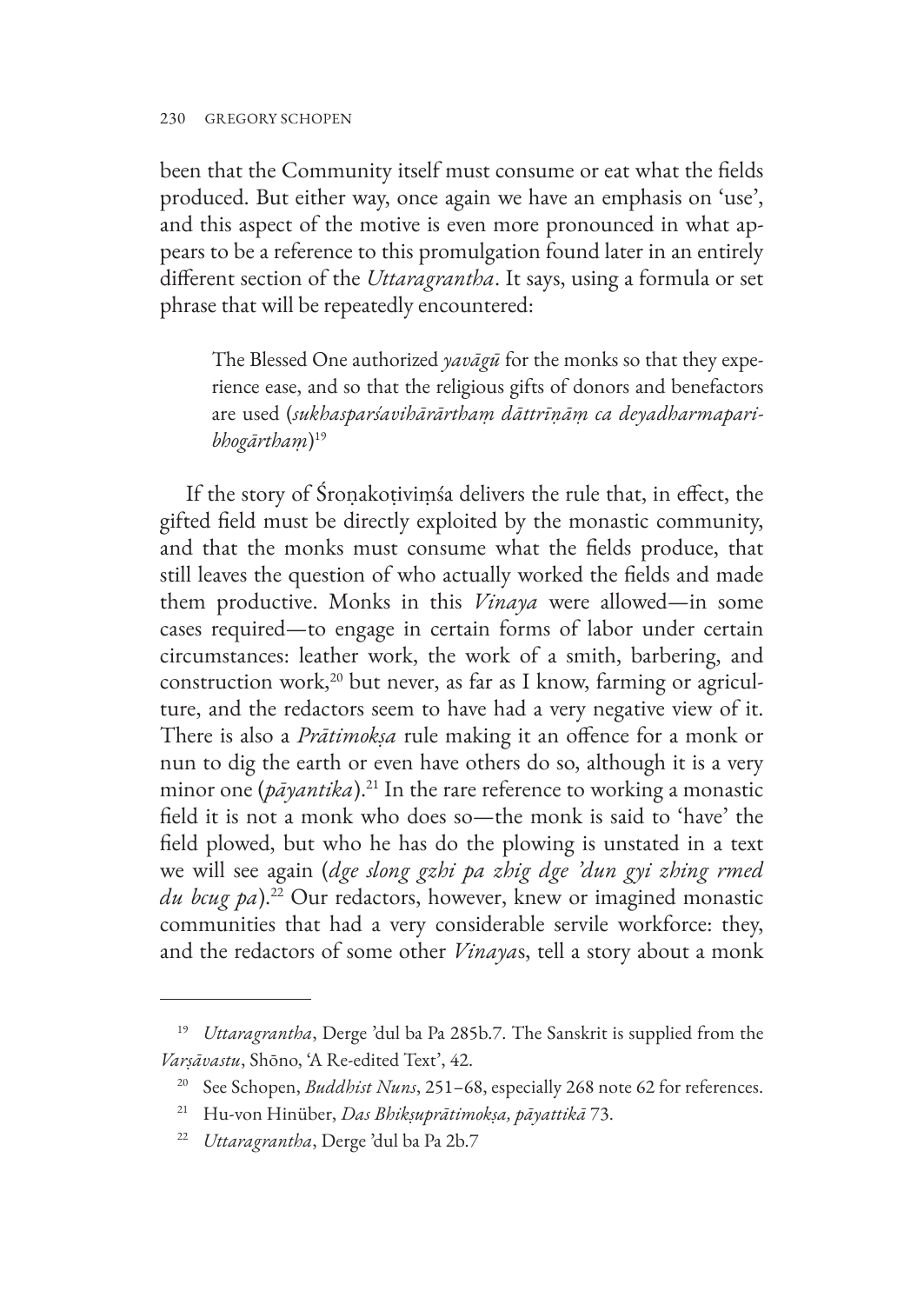who was given five hundred servile laborers;<sup>23</sup> they refer to 'female and male slaves, bound laborers, and servants' (*dāsīdāsakarmakarapauruṣeya*) who come to the community as a part of an inherited estate and which 'are not to be divided but to be set aside as property in common for the Community of Monks from the Four Directions' (*avibhājyā cāturdiśāya bhikṣusaṃghāya sādhāraṇā sthāpayitavyāḥ*).24 The ownership of humans by the monastic community is also explicitly referred to elsewhere in this Code, where once again they are classified as indivisible:

Moreover, there are five [monastic] properties (*vastu*, *bhāva*) which are not sold, which are not separated, not divided, not distributed, not given to another, and are not properly given to anyone. What are they? The property of a *vihāra*, the property of a cell (*layana*), the Perfume Chamber (*gandhakuṭi*) of a complex, the bedding and seats, and the human chattels.

What are the human chattels? The Blessed One said: 'Those who belong to the Community (*sāṃghika*) or belong to the *stūpa* (*staupika*) are the human chattels.' What are the non-human chattels? Oxen, goats, sheep and buffalo that belong to the Community, or belong to the *stūpa*, and are said to be authorized by the Blessed One, they are the non-human chattels.25

In addition to the sources of servile labor already mentioned, and although it is not explicitly articulated, it remains distinctly possible that in the world of our redactors the acceptance and ownership of villages meant the ownership—in some sense—of their human inhabitants as well, or, at least, the rights to their obligatory labor.

Although more could, and will, be said about the monastic workforce, here it is necessary to point out that it was not necessary for the monastery itself to use its own workforce, and work its own land, for it to be profitable: it could be—and according to our *Vinaya*

<sup>23</sup> Schopen, *Buddhist Monks and Business Matters*, 193–218.

<sup>24</sup> *Cīvaravastu*, Dutt, *Gilgit Manuscripts*, Vol. III, 2, 141.14.

<sup>25</sup> *Uttaragrantha*, Derge 'dul ba Pa 249b.3.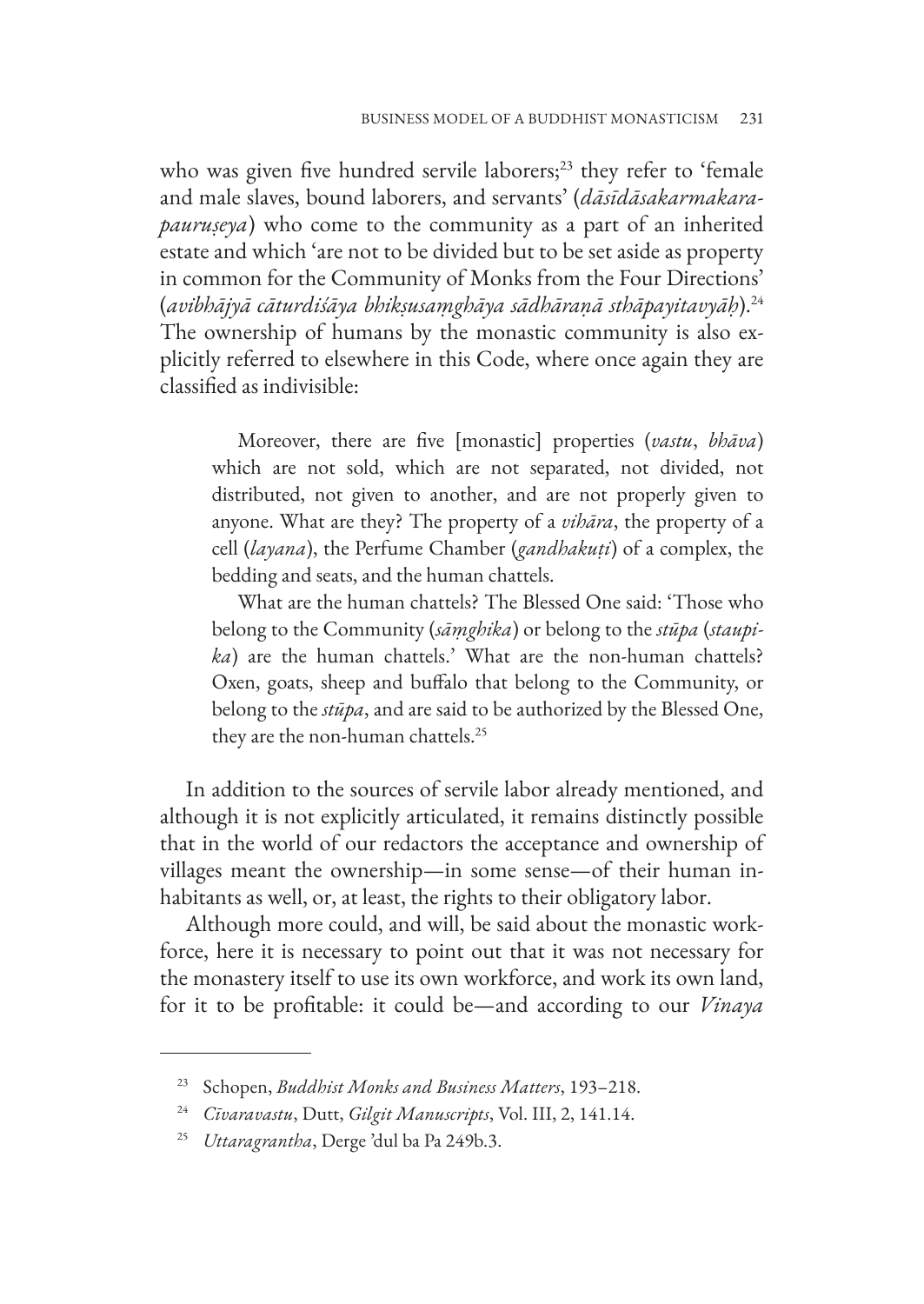should be—rented out for a share of its yield. In fact, this is the only procedure for exploiting gifted land that our *Vinaya* explicitly treats in any detail, and it does so in another text in the *Uttaragrantha* which comes less than eight folios after the text dealing with Śroṇakoṭiviṃśa and the acceptability of *yavāgū*. This second text almost certainly alludes to the first, and looks in fact like it might even have been intended as a supplement to the latter, meant to provide the kind of detail that it lacks. Alternatively, given the fact that the second text picked up exactly where the first ends, it is not impossible that the two were originally one text that, for some reason, was subsequently divided. Guṇaprabha treats the two texts together in consecutive *sūtra*s.26

The Buddha, the Blessed One, was staying in Rājagṛha, in the Kalandakanivāpa, and when King Bimbisāra gave fields of the size that could be sown with a thousand measures of seed the monks then, after they had eaten the harvest from them, left the fields uncultivated and they became weed patches.

Then when King Bimbisāra went out and saw the fields he said to a minister: 'Alas, who, having left in this way all these fields uncultivated, has turned them into weed patches?'

The minister said: 'Are you not looking at those that could be sown with a thousand measures of seed that the Lord gave to the Noble Ones and they fully accepted?'

The king said: 'But why have these Noble Ones not at least let them out for a share?' The ministers told the monks, and when the monks reported to the Blessed One what had occurred, the Blessed One said: 'The fields belonging to the Community (*sāṃghika*) must be let out for a share!'

The monks let them out for a share.<sup>27</sup>

As already noted, the reference here to 'fields of the size that could be sown with a thousand measures of seed' links this text directly to

<sup>26</sup> Sankrityayana, *Vinayasūtra*, 95.29.

<sup>27</sup> *Uttaragrantha*, Derge 'dul ba Pa 190b.1–4.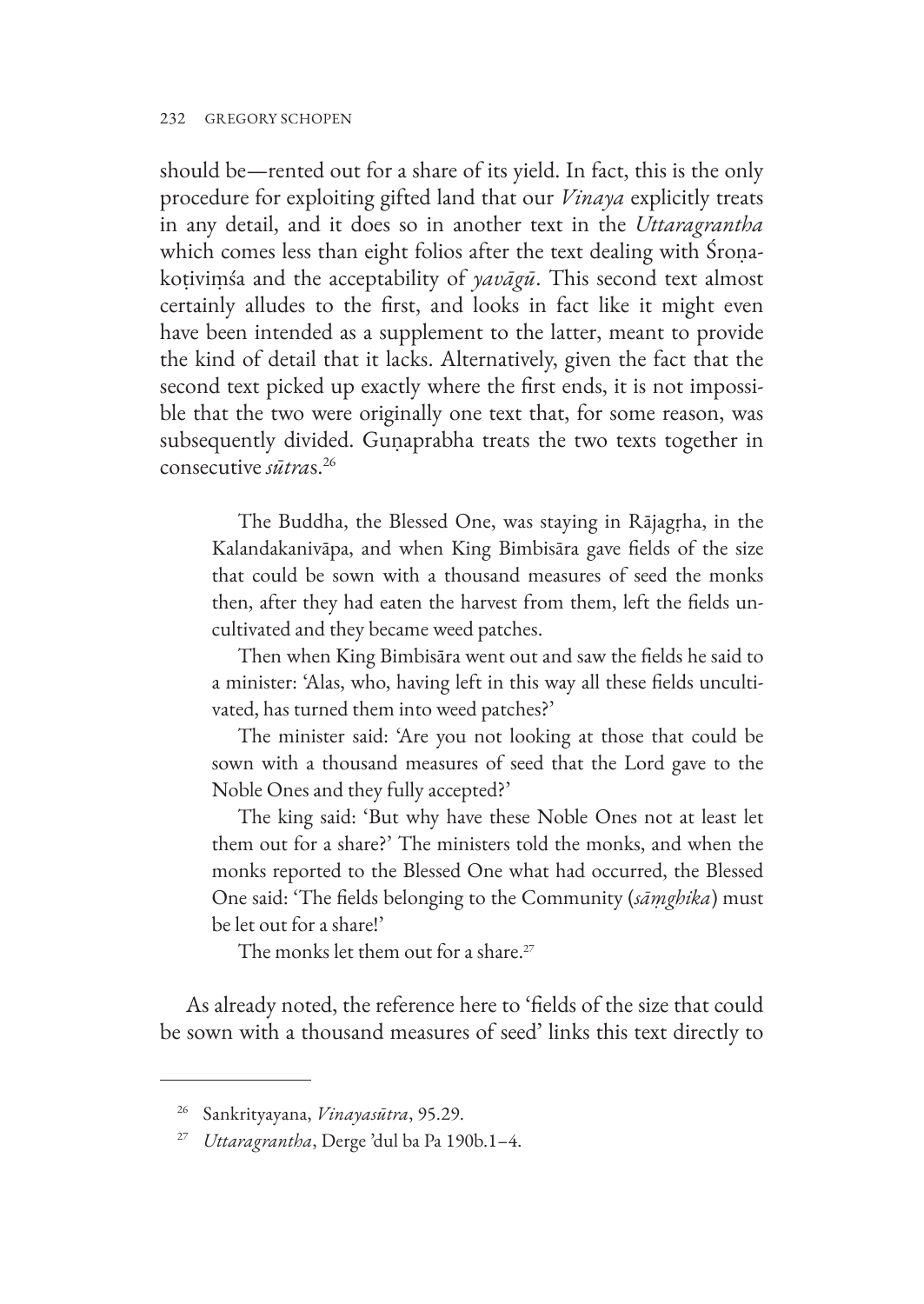the account of Śroṇakoṭiviṃśa: it is almost certainly a reference to the same fields. Land, incidentally, was frequently measured by the amount of seed required to sow it.28

The Sanskrit for 'let out for a share' is, of course, not certain, but Guṇaprabha's *sūtra* discussing our passage has: *bhāgenāsya dānam*, and when the phrase *bhāgena prakrayeṇa vā dadyāt* occurs, for example, at *Arthaśāstra* 2.12.22 Olivelle translates it as 'he should lease it for a share of the proceeds or lease it out for a fixed rent'.29 Although the Tibetan here—*thun shas su byin pa*—is not frequently met its sense too is not in doubt. Literally it would be 'give (*√dā*) for a share (*bhāga*)', and it corresponds almost exactly to Guṇaprabha's Sanskrit. In neither language, however, is it possible to detect a clear distinction between 'lease' and 'rent'.30

What we see here in our text might appear to us as a major innovation: the economic exploitation of gifted land by renting it out for a share. It would not be surprising that this might have been felt as a deviation from the ideal, and some indication of this might be seen in—once again—how our redactors told the story of how it came to be. The monk redactors told their fellow monks that the idea of renting out monastery land did not come from them, but from the donor, in this case the king. It is the donor who first presents the idea, and indirectly expresses his expectations, when he asks why the monks have not done so. We frequently find this kind of narrative displacement in this *Vinaya* in accounts that present other economic innovations or developments: in the account of how monks and nuns came to lend money on interest it was the donors who suggested that they do so; in the account of how monks came to be sellers of expensive fabrics, it was once again the donor who presented the idea.<sup>31</sup> The redactors repeatedly distance the monks from economic

<sup>28</sup> Sircar, *Studies*, 142–54; Dutta, *Land System*, 36–38.

<sup>29</sup> Olivelle, *King, Governance, and Law*, 128.

<sup>30</sup> See Vigasin, 'Remarks on Sanskrit Terms for "Rent"'.

<sup>31</sup> Schopen, *Buddhist Monks and Business Matters*, 47–49; *Vibhaṅga*, Derge 'dul ba Cha 154b.3–155b.2, and *Kṣudrakavastu*, Derge 'dul ba Tha 262b.4– 263a.6.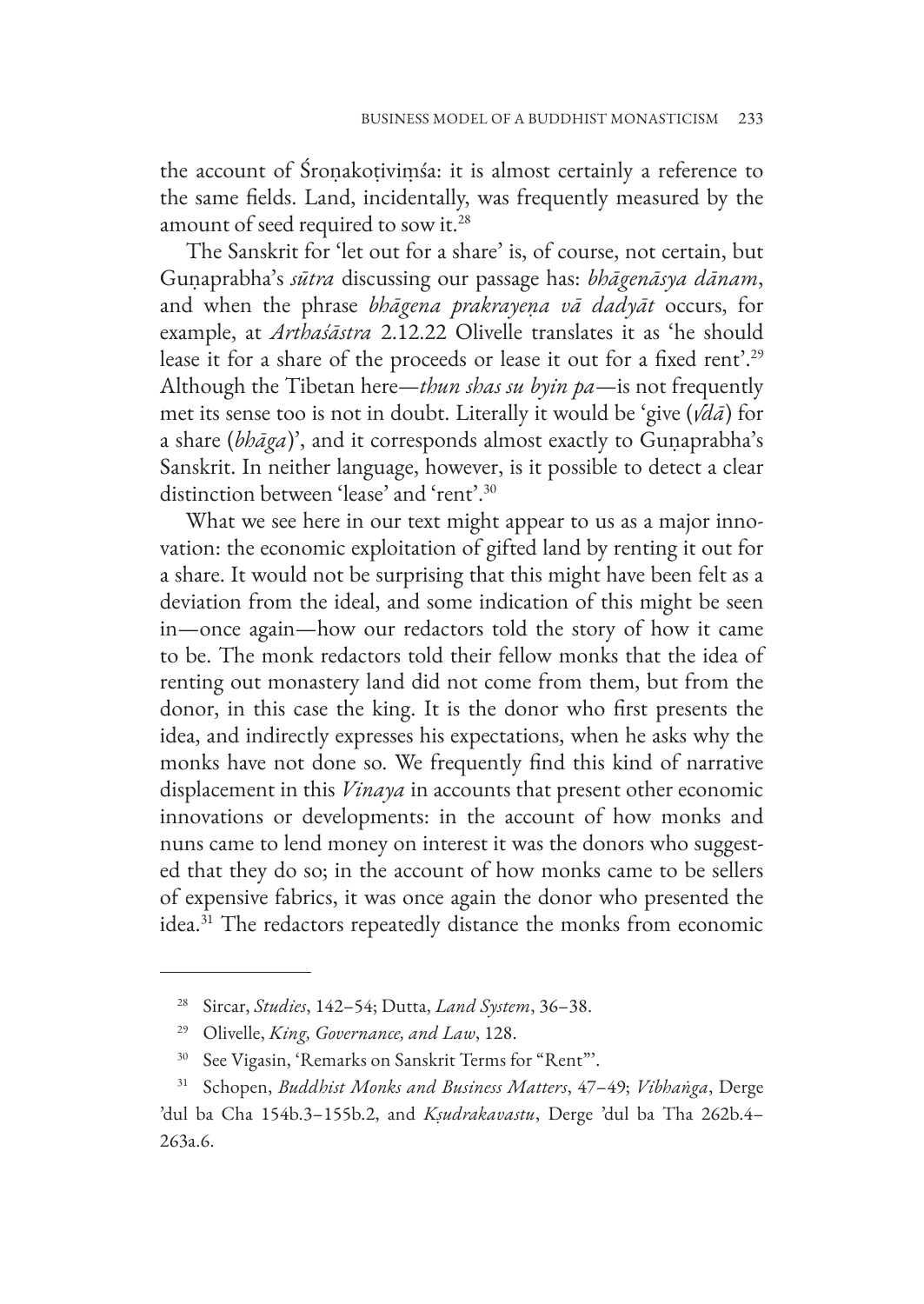innovations or developments and shift the responsibility onto the laity. In virtually every case the monks themselves are represented by the redactors as not inclined to exploit their resources. They do so—other monks are repeatedly told—only to benefit their donors. We will return to this narrative distancing or displacement again. For the moment, notice how the text continues.

While the actual cultivators (*karṣaka*) carried away for themselves everything from each of the fertile fields, the monks did not accept a share. When the monks reported to the Blessed One what had occurred, the Blessed One said: 'You must accept a share of the shares of the field!'

When the monks accepted it but left it right there, the Blessed One said: 'That share must be transported to the *vihāra*!' This being said the cultivator first transported his own. Then the Blessed One said: 'First the land owner's must be transported!'

When they transported it they also stole from it. The monks reported to the Blessed One what had occurred, and the Blessed One said: 'Monks to guard it must be assigned!'

The text then goes on for another page and a half dealing with issues that might arise when the yield is transported by wagon or boat or porter, and ruling on how much and in what way the monks might assist in the work. However interesting these details might be they need not be treated here. Here we might notice one particularly important detail that appears to be missing: the text does not appear to indicate anywhere what the *Saṅgha*'s share was supposed to be. Yijing— according to Takakusu—says:

According to the teaching of the *Vinaya*, when a cornfield is cultivated by the *Saṅgha* a share in the product is to be given to the monastic servants or some other families by whom the actual tilling has been done. Every product should be divided into six parts, and one-sixth should be levied by the *Saṅgha*; the *Saṅgha* has to provide the bulls as well as the ground for cultivation, while the *Saṅgha* is responsible for nothing else. Sometimes the division of the product should be modified according to the seasons.<sup>32</sup>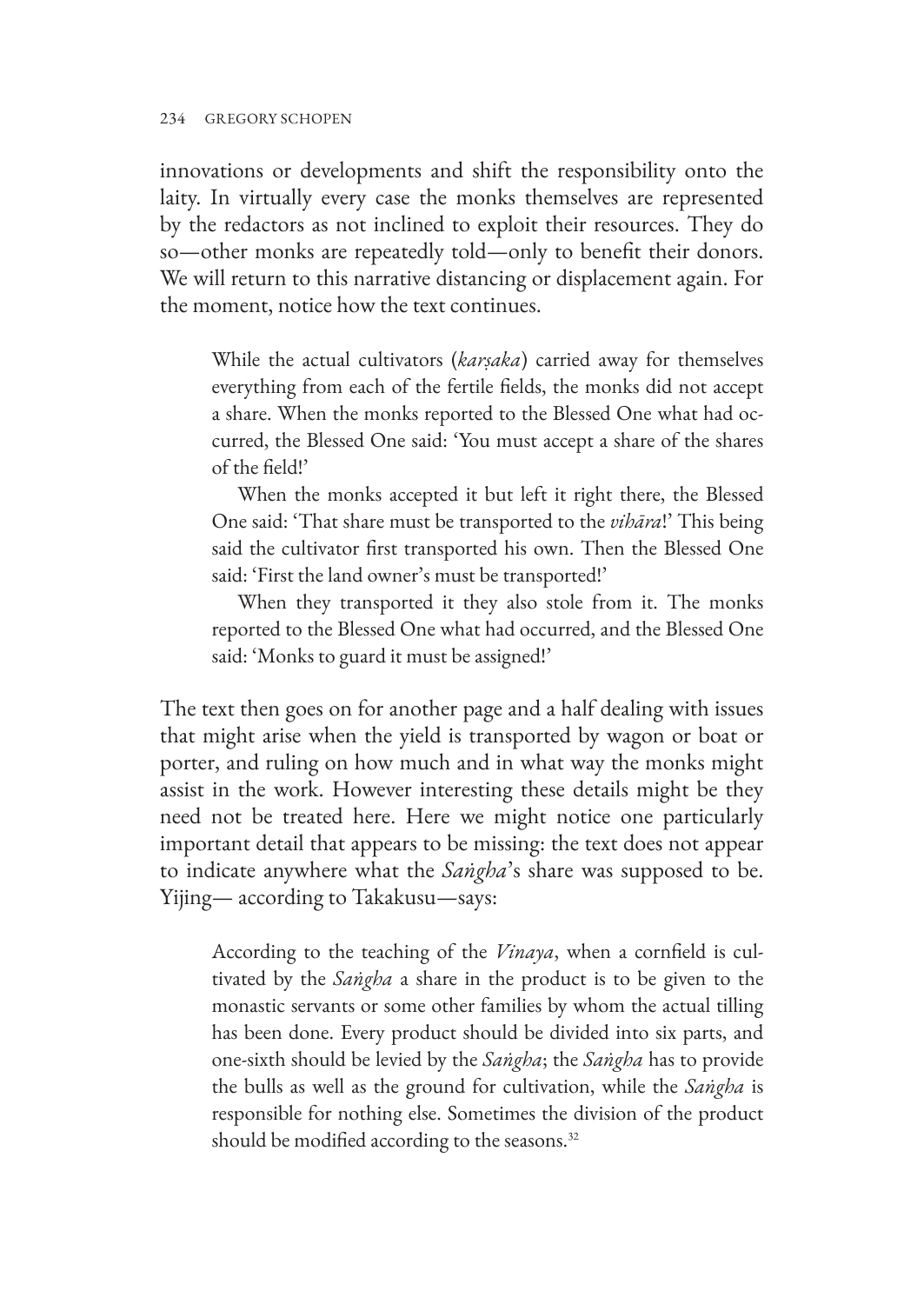When Yijing refers here to 'the teaching of the *Vinaya*' he is almost certainly referring to the *Mūlasarvāstivāda-vinaya*, the *Vinaya* he takes as authoritative and which he took back to China and translated. Unfortunately, a passage that accords with Yijing's interpretation of what 'the *Vinaya*' says has not been found anywhere in this enormous code, and almost immediately after his remark about the one-sixth, Yijing refers to a division of the produce of monastery land that he actually witnessed at Tamralipti, but here it is divided into three parts and the monks get a full third.<sup>33</sup> It is true that one-sixth was commonly taken to be 'the king's share', and Yijing may have had that in mind as what fell to the field's owner or, in this case, the *Saṅgha*. But Yijing himself indicates any division could at times be modified 'according to the seasons', and in fact probably varied from region to region or from year to year. Given the various factors that might affect the yield it would not necessarily make good business sense to establish a single fixed rate in a document like the canonical *Vinaya* which would potentially be used in a variety of climates and conditions, and our redactors give numerous indications that they had a good head for business. The absence in our passage of any indication of the size of the monastery's share is very likely to have been intentional. Such an absence is noticeable elsewhere as well.

It is again a great pity that we know so little about share-cropping on monastery land in early India because what evidence we have would seem to suggest that it was widely practiced and may have been very early. Reference to some form of it is made, for example, in at least two other *Vinaya*s. In the Pāli *Vinaya* the following occurs in Horner's translation:

Now at that time seeds belonging to an Order (*sāṃghika*) were sown on ground belonging to an individual (*puggalika*), and seeds belonging to an individual were sown on ground belonging to an Order. They told this matter to the Lord. He said: 'When, monks, seeds belonging to an Order are sown on ground belonging to an individual,

<sup>32</sup> Takakusu, *Record*, 61.

<sup>33</sup> Takakusu, 62.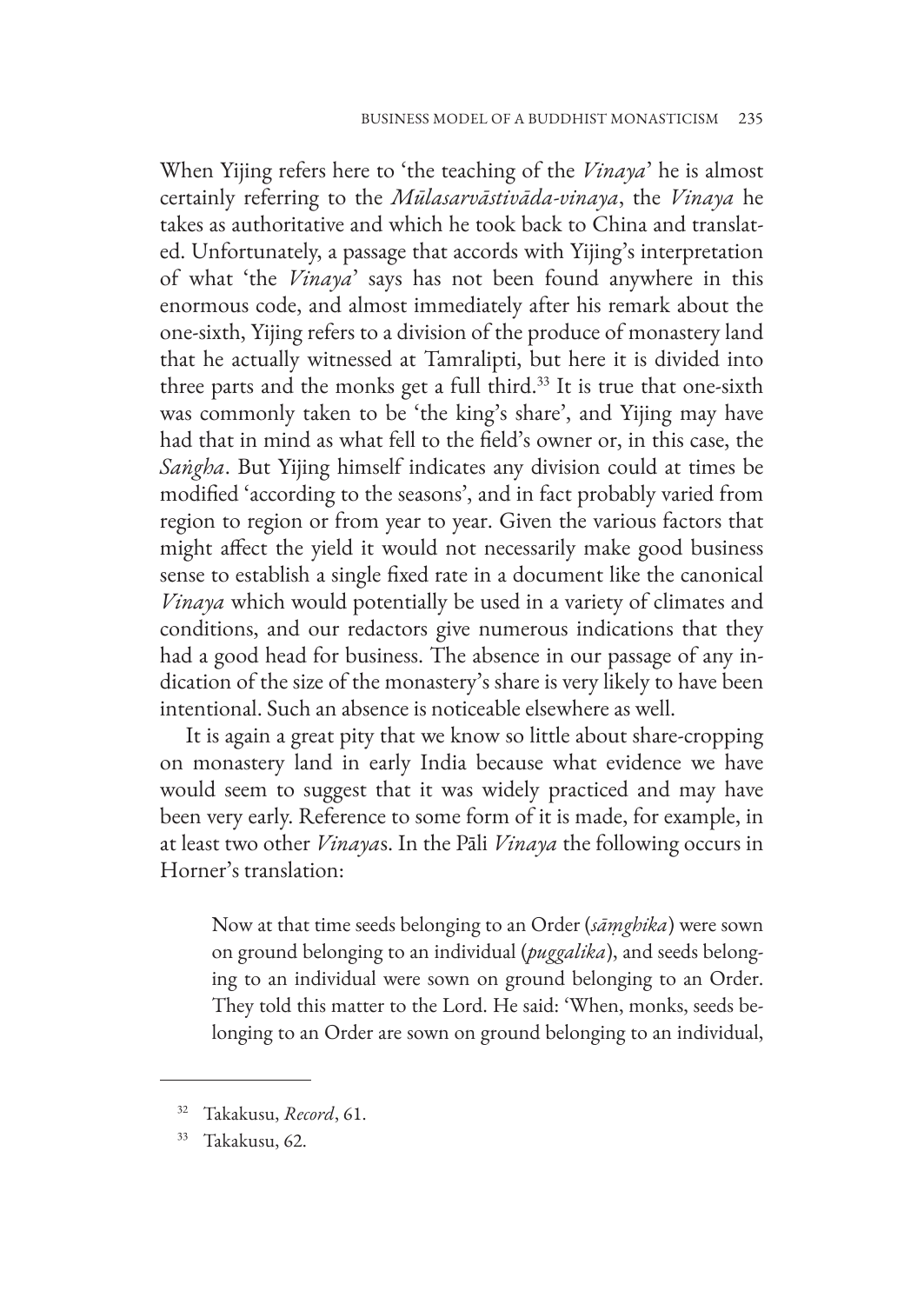having given back a portion, (the rest) may be made use of [*bhāgaṃ datvā paribhuñjitabbāni*]. When seeds belonging to an individual are sown on ground belonging to an Order, having given back a portion, (the rest) may be made use of.'34

The text here is considerably more obscure than might appear from Horner's translation and this is reflected in part in the significant differences between her translation and the older one of Oldenberg and Rhys Davids.<sup>35</sup> The first significant problem is the sense of *puggalika* which Horner translates as 'belonging to an individual', Oldenberg and Rhys Davids as 'belonging to a private person'. These translations are not incorrect but may be misleading. *Puggalika* is used almost exclusively in contrast with *sāṃghika*, and as such invariably refers not to an individual or private layman, but to an individual monk. If that is the case in our passage—and that is highly likely—then our text is dealing with seed belonging to an individual monk planted on land belonging to the monastic Community, and vice versa. A second problem is the meaning of Pāli *bhāgaṃ datvā*, which Horner renders 'having given back a portion', Oldenberg and Rhys Davids: 'when you have given a part'. But if *bhāgaṃ datvā* means what Sanskrit *bhāgena dānam* or *bhāgena dadyāt* do—and given the similar contexts it is hard to see how it would not—then the Pāli passage would be saying something more like

He said: 'When, monks, seeds belonging to an individual monk are sown on ground belonging to an Order, having leased it [the land] for a share, it [the produce] must be used [by the Community]!'

Or:

He said: 'When, monks, seed belonging to an individual monk is sown on ground belonging to an Order, having lent it [the seed] for a share it [the share] is to be used [by the Community]!'

<sup>34</sup> Oldenberg, *Vinaya*, i 250.24; Horner, *Book of the Discipline*, iv 347.

<sup>35</sup> Rhys-Davids and Oldenberg, *Vinaya Texts*, ii 143.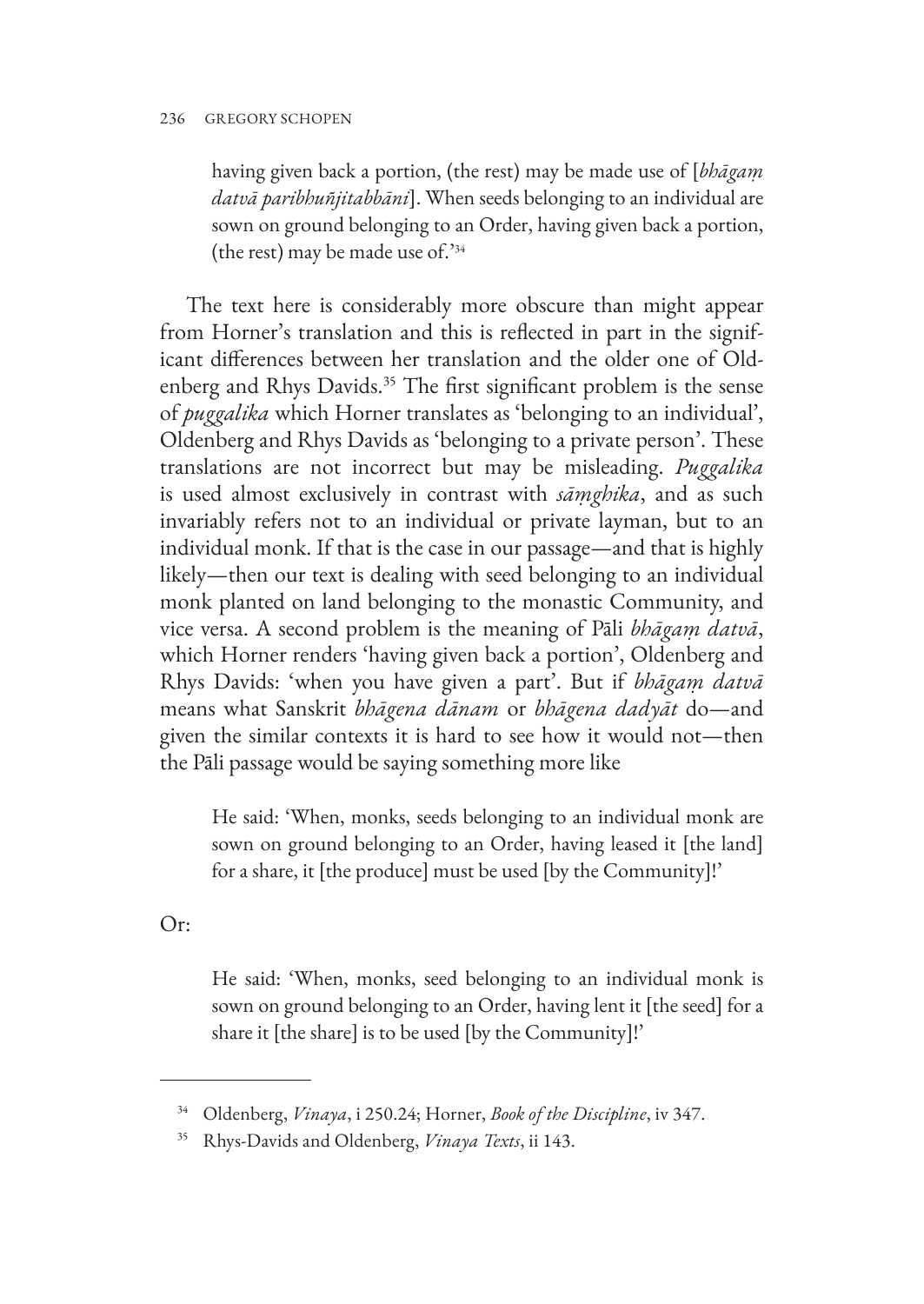There are too many possibilities here to arrive at anything like certainty, but what can be said is that the Pāli *Vinaya*—like the *Mūlasarvāstivāda-vinaya*—also refers both to monastically owned land and to leasing or letting it out for a share of the produce, even if the specific arrangements could be considerably different. But notice too that neither *Vinaya* indicates the size of the share. It is only in the commentary to the Pāli *Vinaya* that the share is said to be a tenth.<sup>36</sup>

The *Mahīśāsaka-Vinaya* is a third canonical *Vinaya* that refers to some form of share-cropping on monastery land. It does so briefly and yet still gives some indication of the size of the share the monastery can get.

Si les laïques plantent des légumes sur un terrain du *saṃgha*, le *saṃgha*, s'il en a besoin, peut leur demander plus d'un tiers.37

If the laymen plant vegetables on the *Saṃgha*'s land, the *Saṃgha*, if it has the need, can ask them for more than a third.

We have, then, when given actual numbers for the size of the share, one-sixth (Yijing), one tenth (Pāli commentary, which Oldenberg and Rhys Davids mistakenly give as 'the twelfth part'), and 'more than a third', which indicate in yet another way that the rate could and did vary, and underlines the wisdom and practicality of leaving it unstated in the canonical rule. Beyond that, the presence in three separate *Vinaya*s of reference to some form of share-cropping on monastery land may have chronological implications. Many scholars seem to think that the Pāli *Vinaya* is the earliest of such codes, and that the *Mūlasarvāstivāda-vinaya* is the latest. If this were to prove true—though there is room to doubt that it will—that could mean that some form of share-cropping on monastic land was known from the earliest *Vinaya* to the latest, and to one or more in between.

Our redactors, finally, seem also to have been fully aware that

<sup>36</sup> Horner, *Book of the Discipline*, iv, 347, note 2.

<sup>37</sup> Jaworski, 'La section de la nourriture', 91.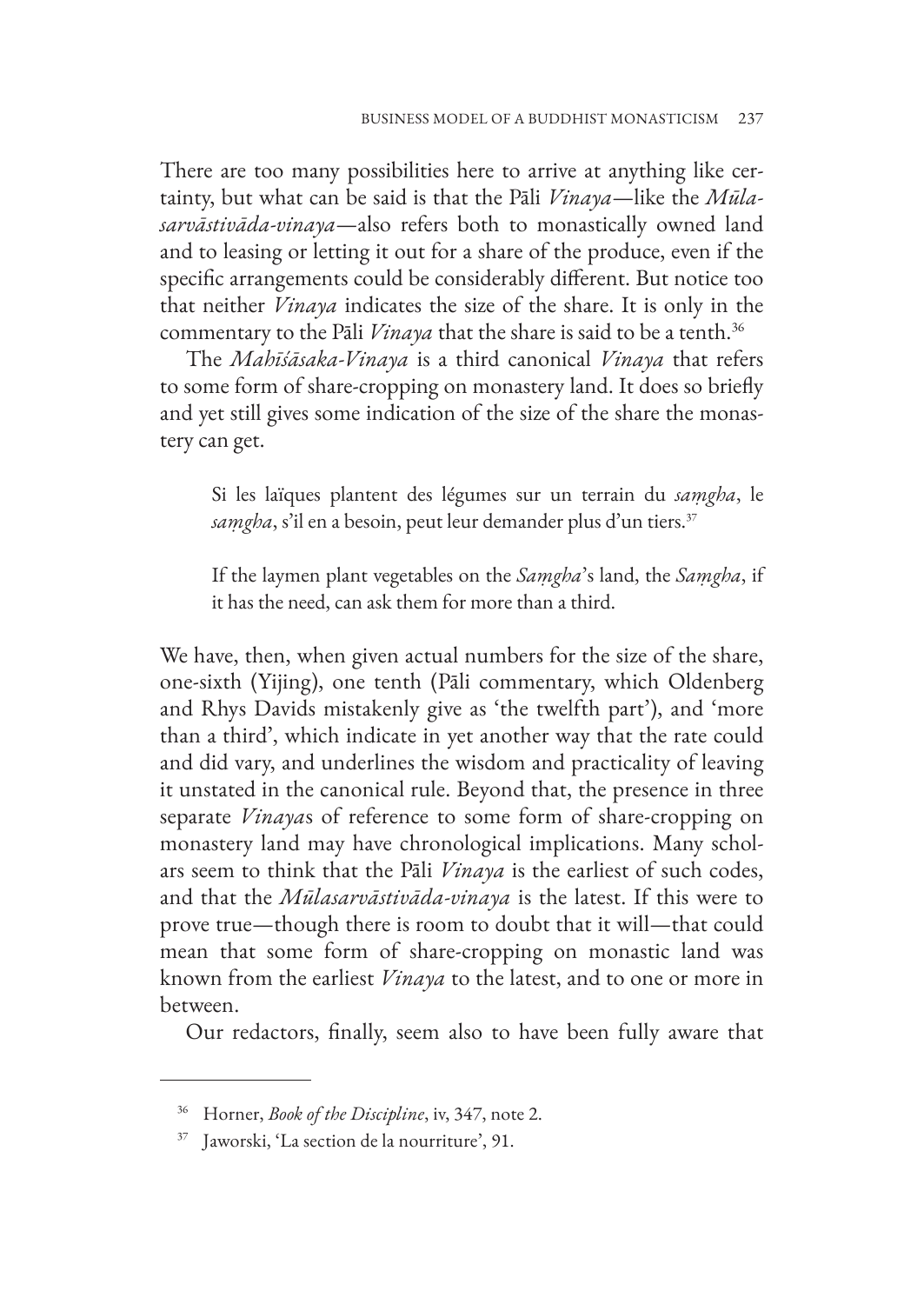with the ownership of land came potential problems, both legal and otherwise. Their *Vinaya* contained two separate versions of what in Pāli is the *Aggañña-sutta*, the partially tongue-in-cheek account of the evolution of the human world and its institutions. Here, greed and hoarding lead to fields being marked out, boundaries fixed, and boundary markers established (*kṣetrāṇi māpayema sīmāṃ badhnīyāma maryādāṃ sthāpayema*).38 From that, of course, theft and dispute inexorably followed. In any case once the monastic Community acquired land it was probably inevitable that boundary disputes would arise and would have to be addressed. A little text in the *Uttaragrantha* is an example of how they were addressed:

A resident (*naivāsika*) monk was having a field that belonged to the Community plowed, and very close to that a householder was also plowing his field. The householder came over and said: 'Reverend you must not plow my field!'

'This is not yours—it is a field that belongs to the Community.'

'Reverend, my ownership can be shown even without a witness.' Saying that, the householder dug up the stakes that had been previously pounded in at the boundaries, and having dug them up he showed them to him. The monk, then, when the plowman had left, and after the householder had gone, moved the stakes in and plowed the field.

When the householder returned he said: 'Reverend even now when I have prevailed why do you still plow the field?'

When the monk gave rise to remorse the Blessed One said: 'If the matter is completed it would be an extremely serious offence (*pārājika*).'39

Our redactors appear to have taken a very dim view of meddling with boundary markers, making it a kind of theft and therefore one of the four most serious monastic offenses, any one of which results in a monk losing the status of a monk. Manu too took a similarly

<sup>38</sup> Gnoli, *Gilgit Manuscript of the Saṅghabhedavastu*, i, 14.4.

<sup>39</sup> *Uttaragrantha*, Derge 'dul ba Pa 2b.7.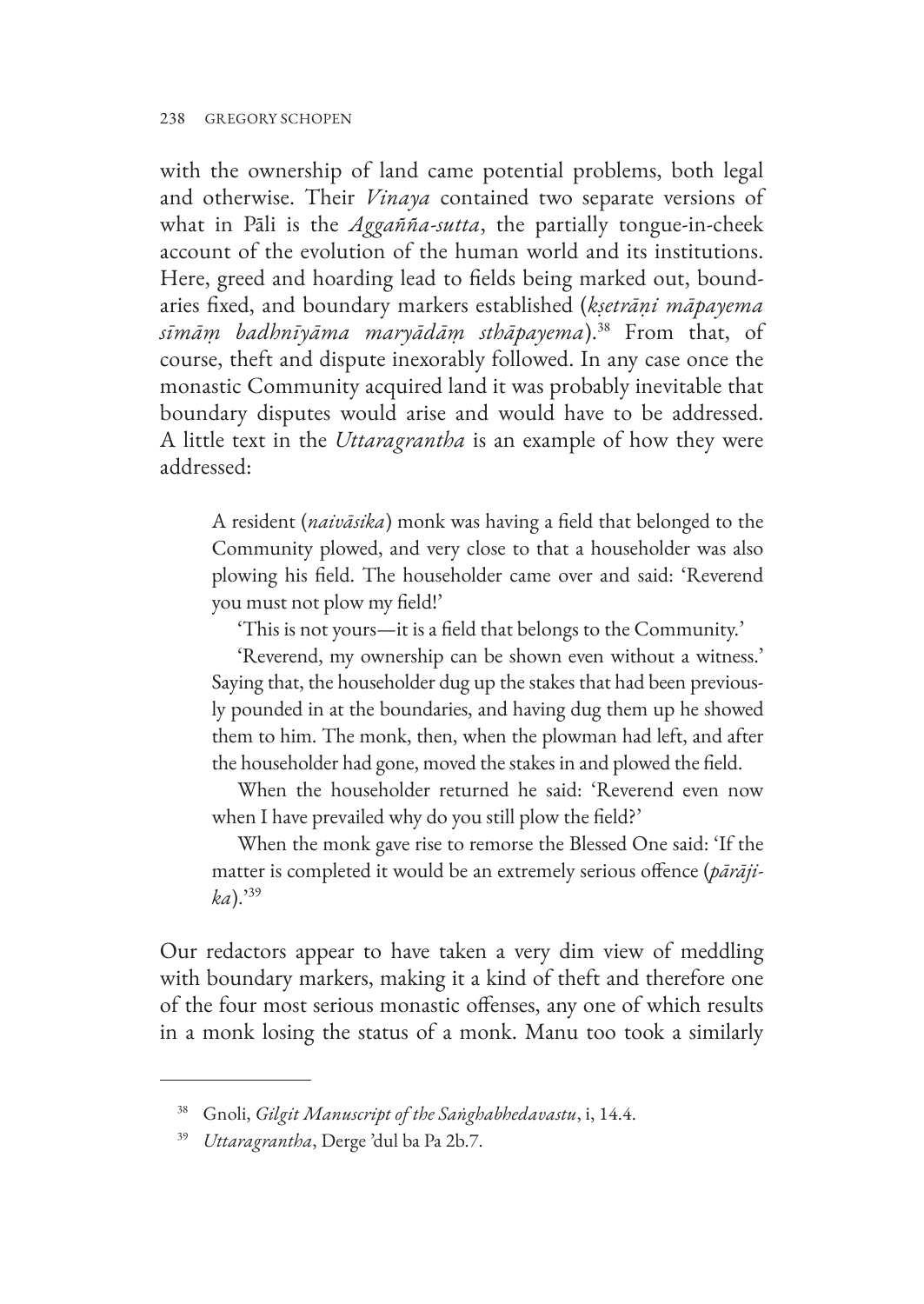dim view of it. 'Anyone', he says, 'who destroys boundary markers [*maryādābhedaka*] shall be executed with mutilation'.40

The *Uttaragrantha* obviously deals only with monastic infringement on lay land. A case of the reverse was cited by Gernet from the *Sarvāstivāda-vinaya*:

A layman had repeatedly used the monks' field without paying rent (*shui*) to the community. When this layman was about to sow again, an old *bhikṣu* went to him and said: 'You have repeatedly used our fields without paying the rent. Therefore do not sow, or, if you wish to sow, you must pay.' After these words, the layman made ready to plow his furrows. The old *bhikṣu* then lay down on the soil to stop the plow. The layman, greatly annoyed, desisted.<sup>41</sup>

If nothing else, the text here suggests that some techniques of passive resistance have not changed over time, but more importantly it points to the fact that the monks would have had few means to enforce their claims, especially since taking laymen to court was normally not an option and strongly disallowed. Notice too that even though the old *bhikṣu*'s action succeeded it did so at the cost of greatly annoying the layman. Either way, then, land ownership caused friction, and friction with the laity was precisely what so many other monastic rules were designed to avoid.

There is one last thing that might be mentioned here. Both the canonical *Vinaya* and scholiasts like Guṇaprabha associate the monastic acceptance of land with the monastic acceptance of domestic animals, and although there is limited textual claim for the latter it is worth a brief look. We have already seen that in the story of the first gift of land by king Pradyota, that gift was accompanied by the gift of the 'auxiliaries of the means of subsistence', and that these were explicitly defined as 'oxen, buffalo, goats and sheep'. We have also seen, in a passage detailing types of indivisible property, explicit acknowledgement that the *Saṅgha* owned 'oxen, goats, sheep and

<sup>40</sup> Olivelle, *Manu's Code*, 9.291; see also 8.246–266.

<sup>41</sup> Gernet, *Buddhism in Chinese Society*, 96–97.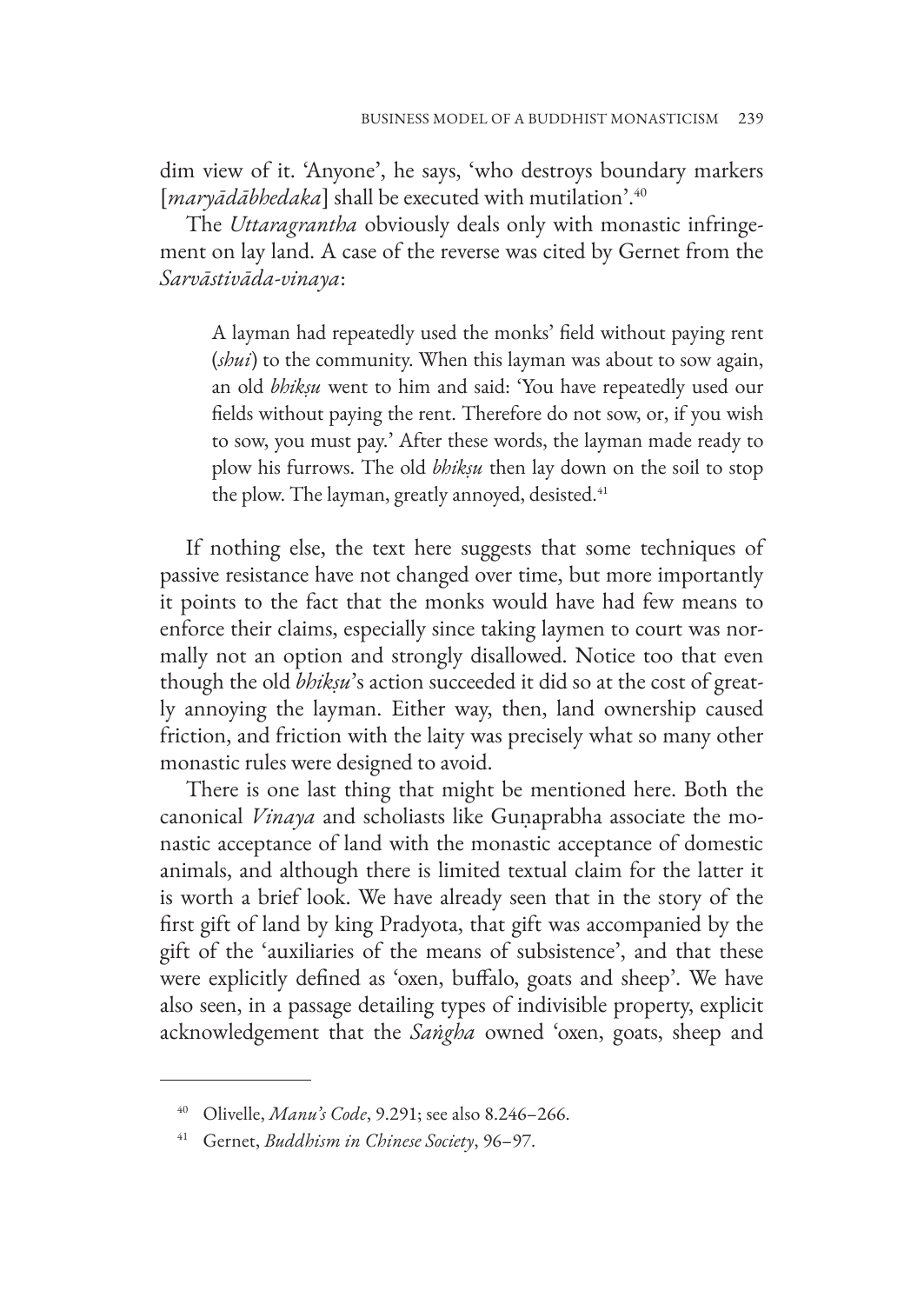buffalo'. In the *Cīvaravastu*, in a text describing how property in an estate that the *Saṅgha* inherited should be handled, we see not only that this was one possible source for such animals—buffaloes, goats and sheep are listed—but also that the Buddha is made to rule that they become 'property in common for the Community of Monks from the Four Directions and are not to be distributed'.42 Apart from passages like these, however, very little else is said about these animals or about how they were used or their role in the monastic economy. The oxen and buffalo were likely used as draft animals—according to Yijing, as we have seen, the *Saṅgha* had to provide the 'bulls' in any sharecropping agreement—but both could have contributed milk as well. The *Arthaśāstra*, for example, refers to milking buffalo, but also goats and sheep. It also refers to collecting the wool of sheep and goats,43 and herds or flocks of these would, if they were of any size, almost certainly have produced far more than the monastery could use. Any surplus then might well have been sold.

Inscriptional references to the gift of domestic animals to the monastery are not particularly common, but there are at least two from early Andhra and both refer to large herds. One from Alluru of perhaps the second century—sadly fragmentary—refers to 'five hundred cows, sixty-four bullocks and carts'.44 Given that the *Arthaśāstra* defines a herd as at least ten,<sup>45</sup> this would seem to be a very large herd. Not quite so large but still impressive is the herd of one hundred and fifty cows that an inscription from Phanigiri of about the fourth century records as the gift of a monk and *vinaya* master named Dhaṃmasena and his relatives. The wording of this record and the terms of the agreement it records are important because they reveal that the cows were meant to continually provide *kārṣāpana*s or cash, and cows of course cannot do that—that would require that what they do provide be sold for cash. The record says:

<sup>42</sup> Schopen, *Buddhist Monks and Business Matters*, 118.

<sup>43</sup> Olivelle, *King, Governance, and Law*, 2.29.35 and 2.29.41.

<sup>44</sup> Sankaranarayanan, 'A Brahmi Inscription', 87–89.

<sup>45</sup> Olivelle, *King, Governance, and Law*, 4.10.16.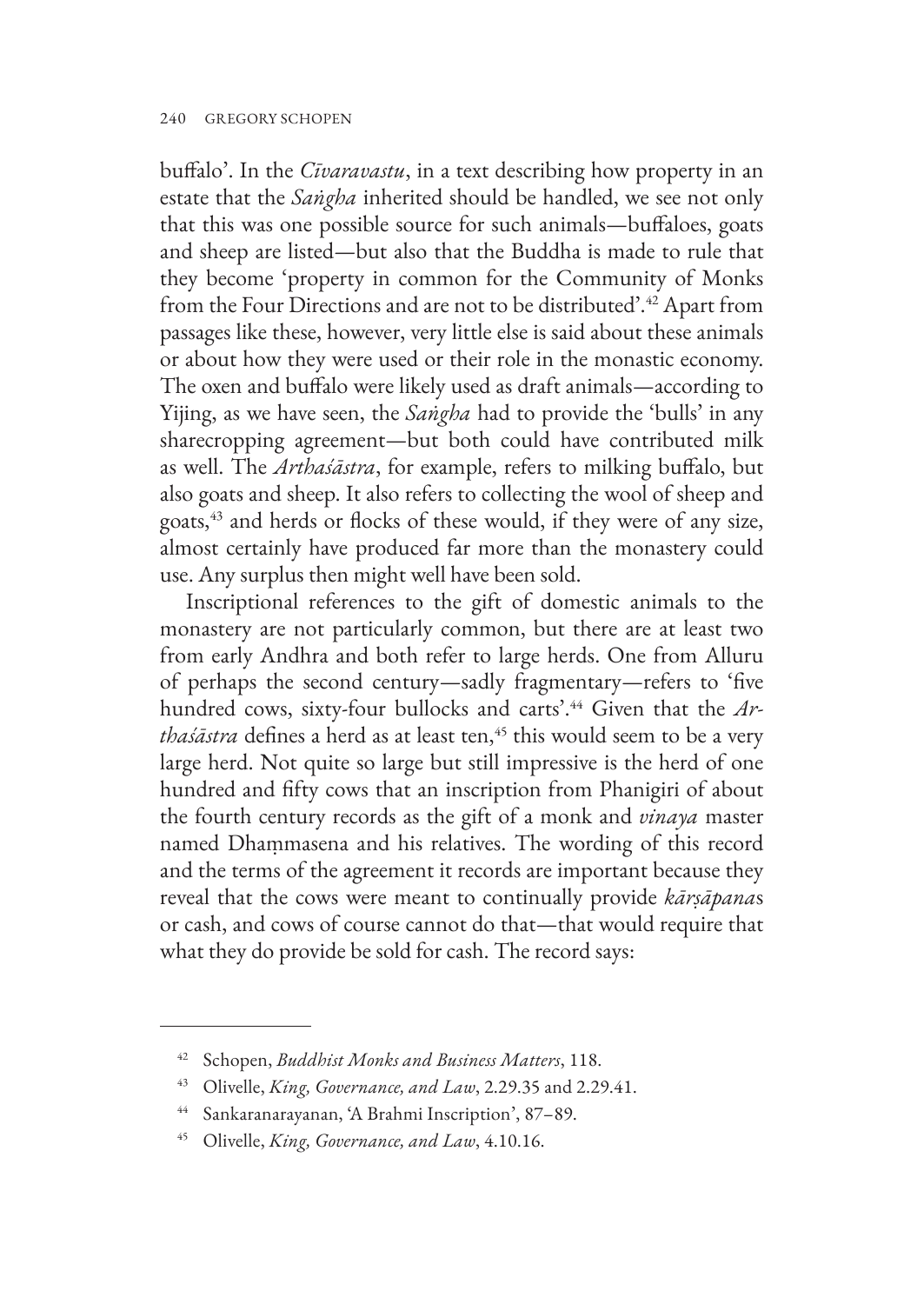Having been conveyed from one and the same (i.e., Dhaṃmasena), this religious gift was permanently established for repairs and maintenance and for a canopy of flowers every year at the *Pavāraṇa* festival, (to wit): 150 cows, 150 *tariḍela*s are handed over. From that (*tato*—i.e. the income produced from the herd) the Community of monks must every year buy the flowers (*puphamolaṃ*), and must give 6 *kāhāpaṇa*s for 4 *śānika*s (measures/pots) of lamp oil. This must be carried out without breaching the agreement... ... ...<sup>46</sup>

Professor von Hinüber has understood this difficult record somewhat differently, but it seems fairly certain that the wording and construction here should be understood in light of the numerous parallels from the Western caves where given land was expected to produce cash: here too, as we have already seen, a field might be given, but then it is said: 'And from that (*eto*) the sum of twelve as cloth money' is to be given to a monk who resides in a given cell. In this instance Bühler padded out *eto* with 'out of (the rent of) that'. Whether it is a field or herd, then, the wording of these records assumes but conceals several intermediate steps between the exploitable asset and the desired funds. Unfortunately, who manages the assets, and how that is done, are not often clear, but when there are any indications, it is the monastery itself or its officers that frequently appear in the role of manager. A series of donations recorded in two twelfth century inscriptions on pillars from Amaravati, however, would seem to suggest yet another sort of arrangement. Here we find, for example:

... Koṭaketarāja ... gave for his own merit to the Holy God Buddha (*śrīmadbuddhadeva*) 110 sheep for two perpetual lamps. Having received fifty-five sheep among these, Dāmaka-Amare-Boya with his sons and further descendants has to supply daily one *māna* of ghee as long as the moon and the sun shall last. Having received (the remaining) fifty-five sheep, Kete-Boya ... has to supply etc.<sup>47</sup>

<sup>46</sup> von Hinüber, 'Again on the Donation Made by Dhammasena', 6–7.

Hultzsch, 'Two Pillar Inscriptions', 156.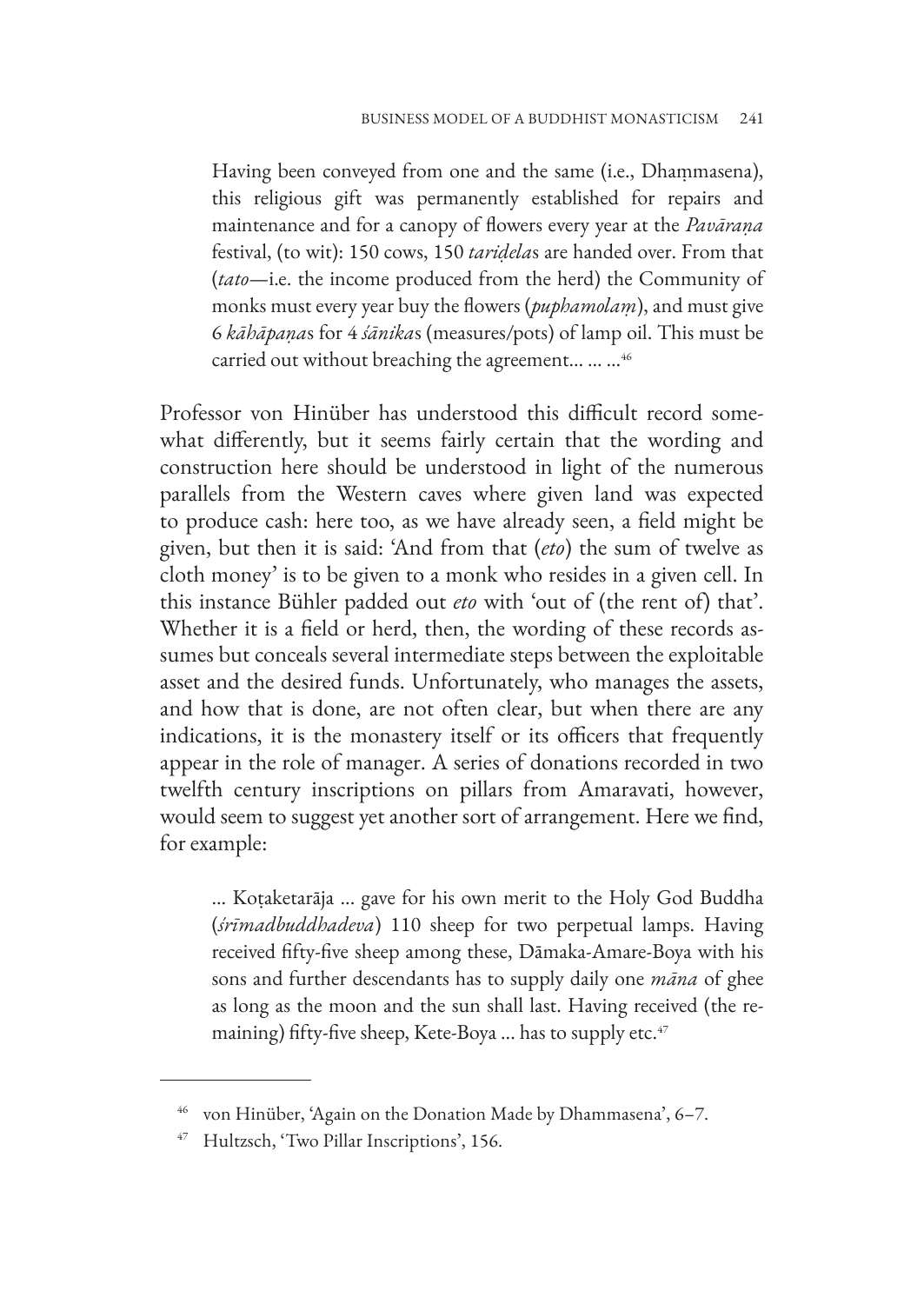Here, it would seem, a third party—a local layman and herder—actually managed the assets that belonged to 'The Holy God Buddha', and presumably kept for himself what was left over after supplying the monastery every day with a set amount of ghee.

These late records from Amaravati might also suggest a specific link between the gift of domestic animals that produce milk and the endowment of perpetual lamps at Buddhist shrines. In fact, the same sort of linkage is found in a much earlier record from Bodhgayā which has been assigned to the sixth or seventh centuries. The inscription is fragmentary but certainly says:

And right here every day, for as long as the sun, the moon, and the stars last, a butter lamp has been provided for the Blessed One, the Buddha, through the gift of a hundred cows. And arrangements were made through another hundred cows for attending to the repairs and maintenance of the temple and a butter lamp every day for that image.<sup>48</sup>

Here too the gifted animals constitute what appears to have been a large herd, and reference to a hundred more may have been lost according to Bloch's restoration.

\*

In the end then—and that is where we are—what are we to make of all of this? Seen in isolation, the stories cited here might seem to be little more than random stories told by *Vinaya* masters to explain to other monks why they do what they do. They do not seem to be a part of a larger project or comprehensive plan. Guṇaprabha, however, linked these stories about how the *Saṅgha* had acquired exploitable assets with stories about how it acquired a reliable workforce: servants, menials and slaves that the monastery had to feed and house; children who were to be 'protected' by the monastery for a fee, or were given outright to individual monks

<sup>48</sup> Bloch, 'Notes on Bodh Gayā', 153.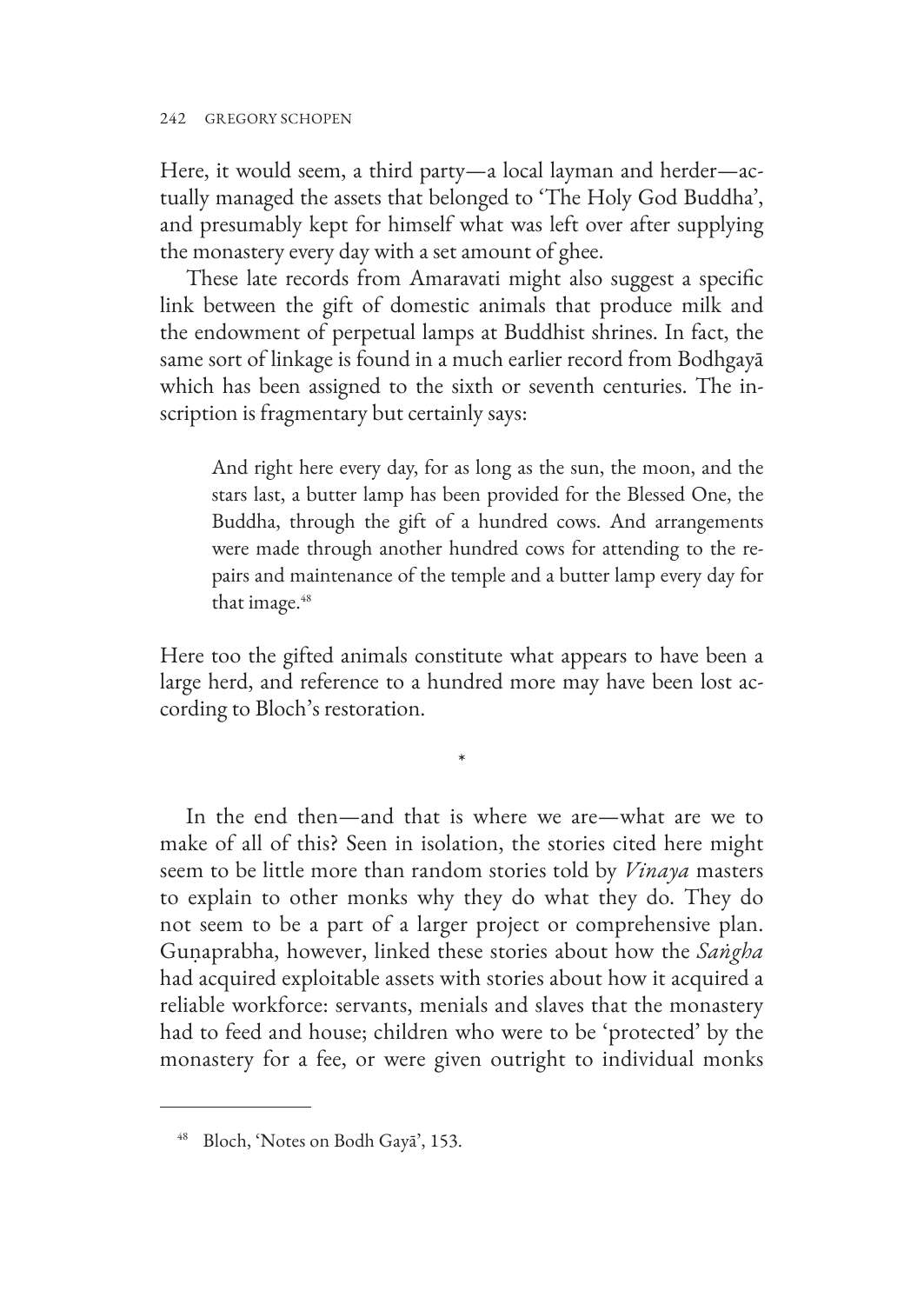as menials.49 And these in turn can be linked to other stories about the propriety of monks with certain skills engaging in craft-work and menial chores to reduce the monastery's dependence on outside sources and services. There are stories about how the Buddha came to authorize lending money on interest by both monks and nuns, how he came to authorize the acceptance of cash by monks from deposits made by donors with merchants; stories about the monastery running a granary and selling rice under market value, about it selling space in the monastic complex, or certain kinds of luxury cloth received as donations, about monastic auctions to liquidate the estates of dead monks or to convert other donations into cash; stories about organized fund drives and publicly advertised image processions meant to generate 'donations', and this enumeration is only a sample: it is nothing like a comprehensive list. It alone, however, indicates already that a good deal of thought and a great deal of space in this *Vinaya* was given over to business matters. Slightly rephrased, this sample makes it clear that our passages dealing with the *Saṅgha* acquiring permanent productive assets are only a very small part of a very large series of texts in this *Vinaya* dealing with what might reasonably be called the business model of a Buddhist monasticism. The fact that these texts are widely scattered and dispersed in this enormous code, and the fact that the model was never presented in a systematic fashion, does not make that model any less comprehensive. Indeed, the fact that texts articulating some aspect or component of this model are so widely scattered and can be found in every part or section of this *Vinaya* indicates, rather, how deeply embedded and pervasive it is there.

A presentation of the specifics or details of this model will have to wait until more studies are done on individual topics, but certain overarching elements are already visible, one very clearly so even in our texts on acquiring productive assets, and it is one that bears on the purpose of this Buddhist monasticism. As we have seen, these texts—whatever else they might be—are stories that the monks who wrote or compiled this *Vinaya* told other monks about how and

<sup>49</sup> Sankrityayana, *Vinayasūtra*, 95.27.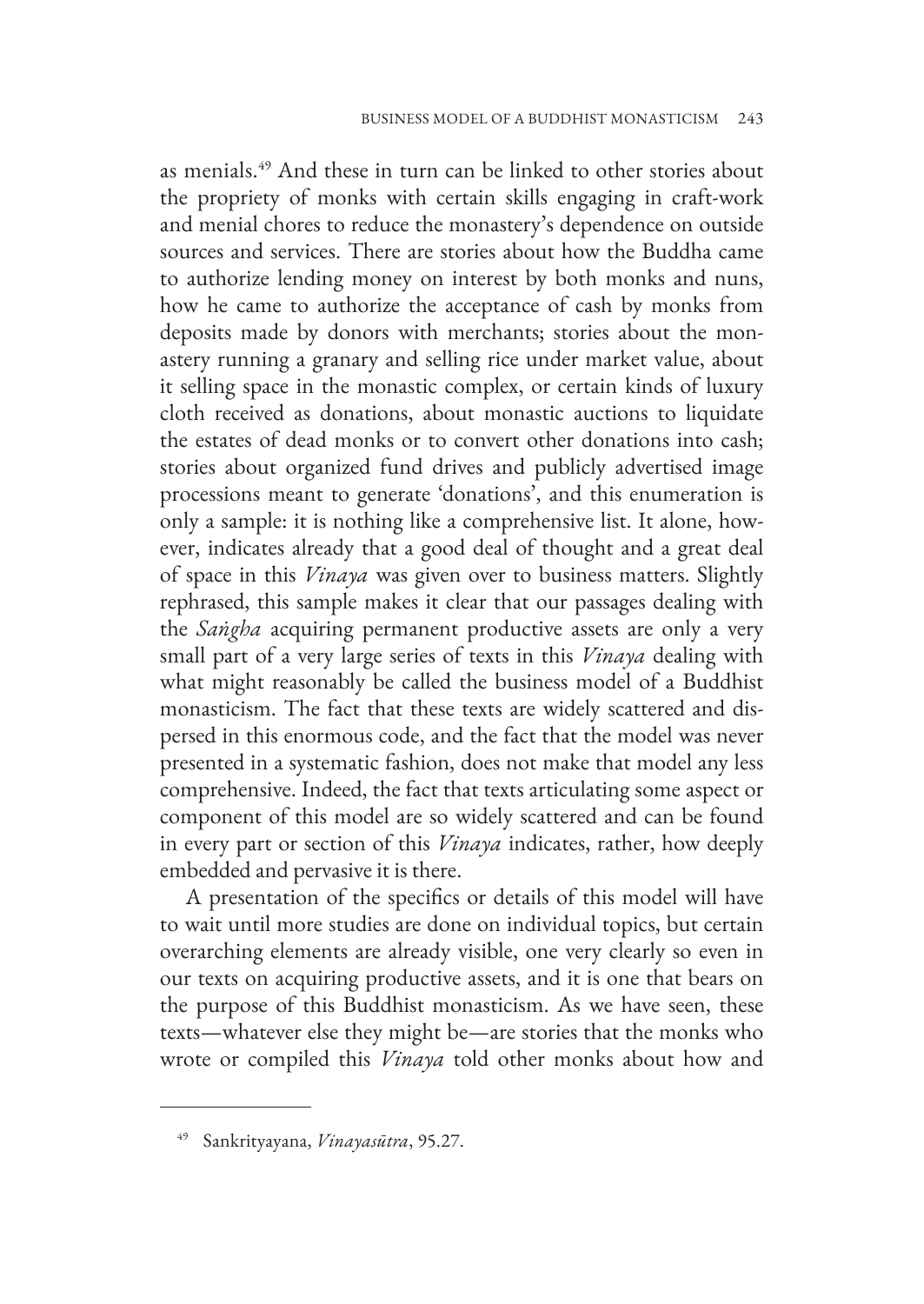#### 244 GREGORY SCHOPEN

when the Buddha himself directed that their community accept and own permanent properties, productive lands, and profitable herds. But in their stories they more often than not also tell their monks why the Buddha did so, and thereby provided not just an explanation, but a rationale and justification for monastic behavior and their business model. As we have seen, Mūlasarvāstivādin monks were told that when the monks in Vairaṃbhya were instructed not to destroy the huts, and thereby acquire permanent property, it was not because the monks needed or wanted it, or because it would contribute to their religious life and practice, but because it would provide their benefactors and donors with an ongoing source of merit. Mūlasarvāstivādin monks were told that the acceptance and ownership of villages, agricultural lands, and herds of domestic animals were authorized not because the monks were in need of them, or because they would contribute to the individual monk's religious progress, but 'out of concern for' or the 'benefit of' lay donors, and because it would increase the use of what they provide, and therefore their merit. The monks were told that it was not their idea to lease out monastic land for a share of the produce, but that it was the donors' idea; they expected the lease of land and were displeased when the monks allowed productive fields to fall into ruin. The same or similar stories are in fact told in this *Vinaya* about a long series of enterprises that monks are instructed to engage in, and although each of these will need to be looked at in detail—like acquiring productive assets was here—even a brief survey is useful. Mūlasarvāstivādin monks were told, for example, that it was not their idea to accept permanent endowments and to lend money on interest, and they were instructed to do so by the Buddha not for their benefit, but for the benefit of their donors who are anxious about what would happen to their monasteries (and their merit) after their death.<sup>50</sup> An even more complex financial arrangement required monks to accept cash that was generated from a deposit made for their benefit with a merchant, but this arrangement—numerous examples of which can be seen in inscriptions—was not devised for their benefit, the monks were told,

<sup>50</sup> See note 31 above.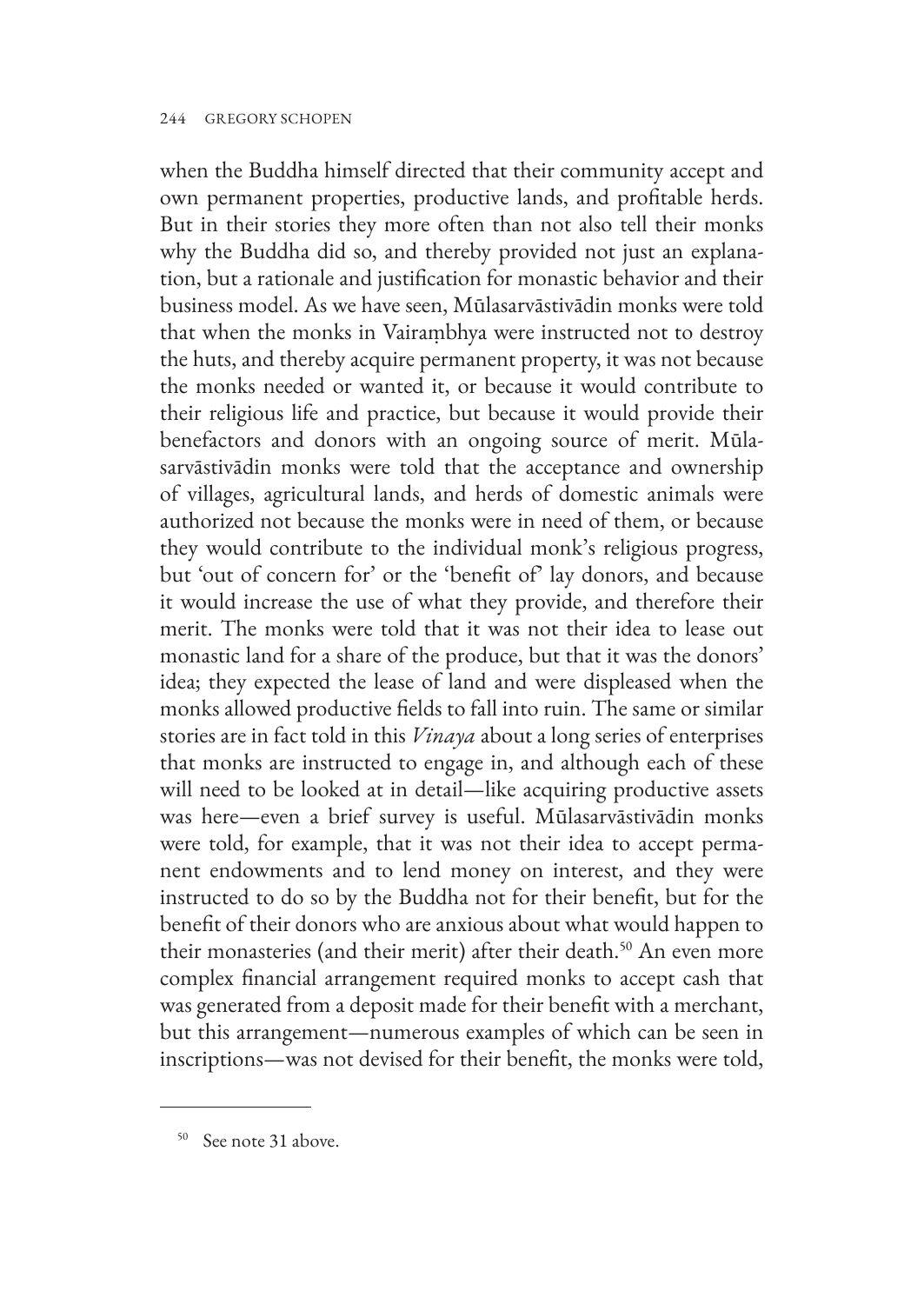but to ensure that the gifts of royal lady donors would be utilized.<sup>51</sup> Mūlasarvāstivādin monks were told that the Buddha allowed monks to sell space in the monastery complex to pious donors who wanted to build their own religious facilities there—often called in inscriptions *cetiyakutis*—not to generate cash but because devout donors wished to do so.<sup>52</sup> They were told that the Buddha had instructed monks to in effect set up a granary and sell rice not to generate a profit but in order to serve traveling merchants who wished to feed the monks.53 They were told that selling for cash expensive cloth that had been given to the Community was not their idea, but the donors'.54 Both the ideas of organized fund drives and of image processions, which ended with a monastic auction of the donations received, came—the monks were told—from lay donors, not the monks.55 Looking after children, for which the monks were paid, was presented as a service to the laity, not a money-making enterprise.<sup>56</sup> Obviously, then, although the specific details will vary the themes of lay instigation and donor benefit remain remarkably consistent: they are involved and invoked, in one way or another, in almost every story that Mūlasarvāstivādin monks told themselves, and each other, about how they came to be involved in profit-taking activities. Our problem, however, remains: how to best explain these constant assertions that profit-making activities were undertaken by the monks at the suggestion or prompting of lay donors, and that they did so to meet the needs of and benefit those same donors, and not themselves. Here, it seems, there are at least two broad possibilities, one somewhat cynical, the other somewhat surprising.

The cynical possibility has already been sketched. Assuming—and it is only an assumption—that the redactors of our code saw the economic activities they were presenting as radical innovations and

<sup>51</sup> *Kṣudrakavastu*, Derge 'dul ba Tha 258a.3–259a.3.

<sup>52</sup> Gnoli, *Gilgit Manuscript of the Śayanāsanavastu*, 33.8.

<sup>53</sup> *Bhikṣu-vibhaṅga*, Derge 'dul ba Cha 156b.4–157a.4

<sup>54</sup> See above note 31.

<sup>55</sup> Schopen, *Figments and Fragments*, 133–36.

<sup>56</sup> Schopen, *Buddhist Nuns*, 140–53.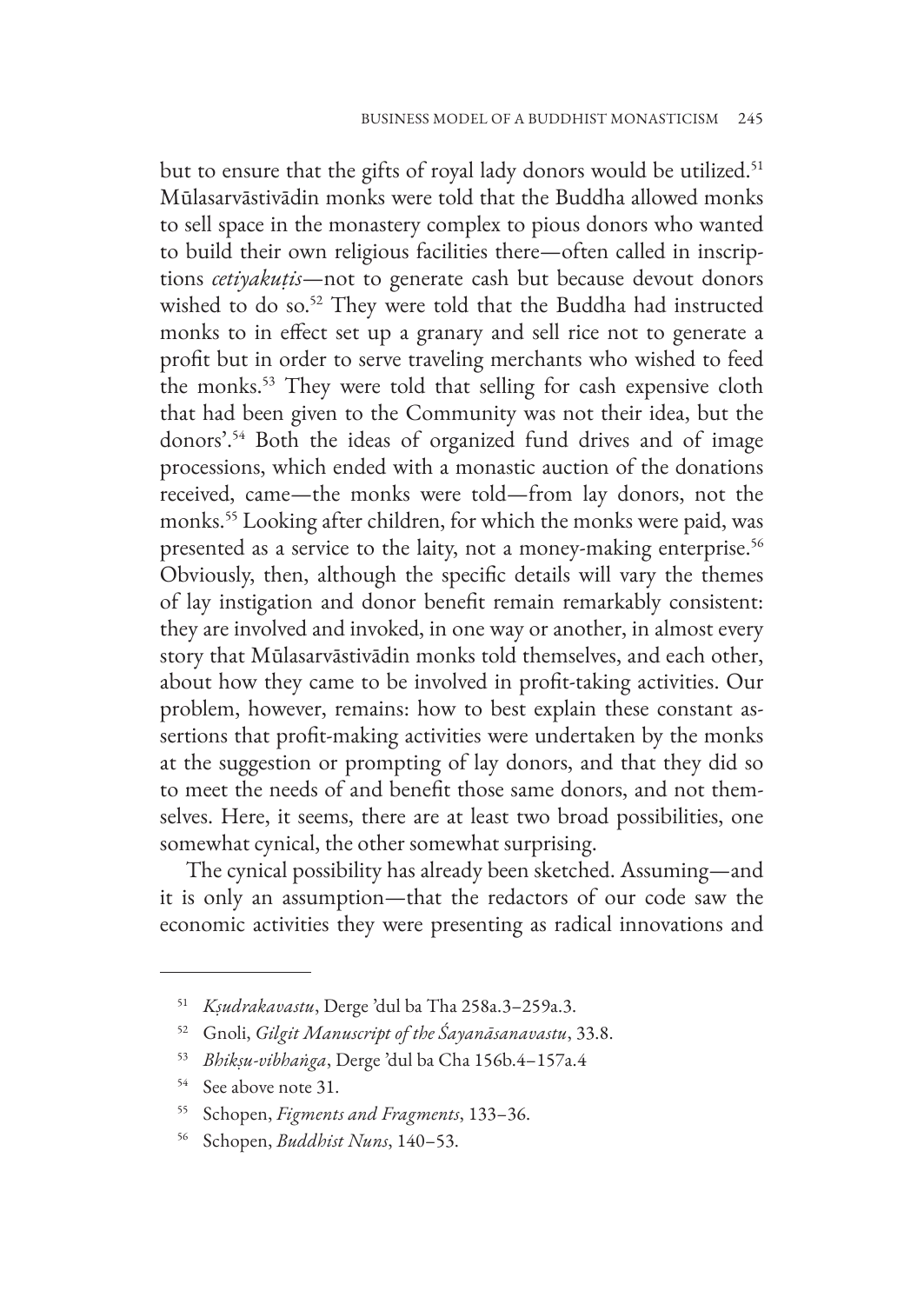marked departures from an original monastic ideal, it would be distinctly possible that they told their stories in the way they did in order to shift the responsibility for these 'innovations' and 'developments' away from the monks onto lay donors and benefactors. A second broad possibility is that the redactors of our Code told the stories in this way because they believed that that was how these developments occurred, and because they wanted to promote a particular vision or version of what Buddhist monasticism was and should continue to be. To represent the Buddha himself as fashioning a community in response to lay prompts and needs would send a powerful message to ordinary monks in regard to how they should proceed in their own time and location. But what must be at least a little surprising is how very different the vision of monasticism embedded in these stories is from the version usually found in our handbooks. The stories told in our *Vinaya* present a monasticism that is not particularly focused on furthering the religious life and progress of the individual monk, but one meant to meet the needs and to address the anxieties and concerns of its lay supporters. This is a monasticism in the service of the laity, monasticism that was organized and run as a business that was involved in a wide range of economic activities, and this was the monasticism that—according to our stories—was authorized by the Buddha himself.

## **Bibliography**

## Primary Sources

- Barber, A. W. *The Tibetan Tripitaka*. *Taipei Edition*. Taipei: SMC Publishing, 1991.
- Dutt, N. *Gilgit Manuscripts*. Vol. III, Parts 1–4. Calcutta: Calcutta Oriental Press, 1942–1950.
- Gnoli, Raniero. *The Gilgit Manuscript of the Saṅghabhedavastu*, Parts 1 and 2. Rome: Istituto Italiano per il Medio ed Estremo, 1977–1978.
- ———. *The Gilgit Manuscript of the Śayanāsanavastu and the Adhikaraṇavastu*. Rome: Istituto Italiano per il Medio ed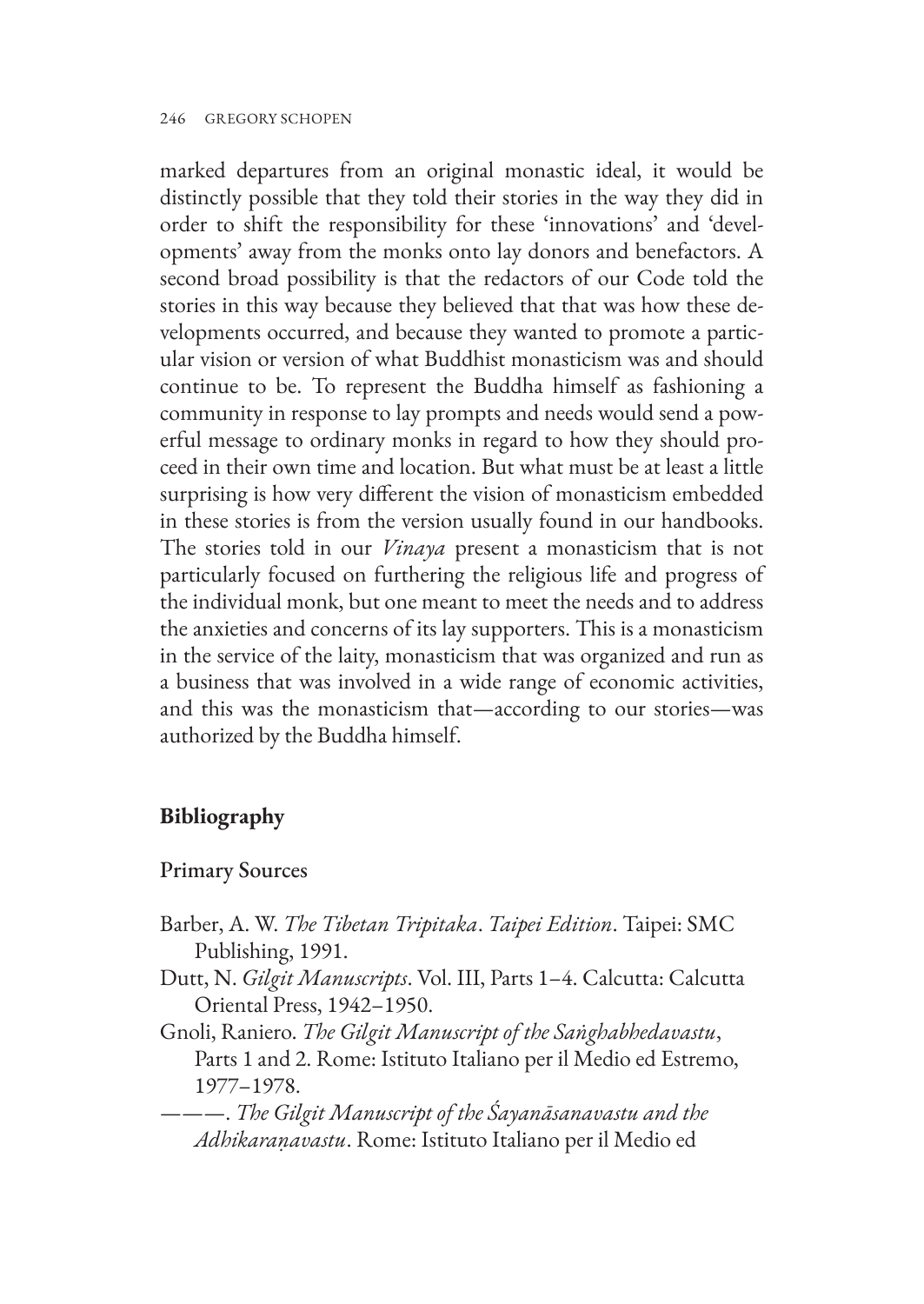Estremo Oriente, 1978.

- Horner, I. B. *The Book of the Discipline (Vinaya-Piṭaka).* Vols. 1–5. London: Pali Text Society. 1938–1966.
- Hu-von Hinüber, Haiyan. *Das Bhikṣu-prātimokṣasūtra der Mūlasarvāstivādins* [The Bhikṣu-Prātimokṣasūtra of the Mūlasarvāstivādins]. *FreiDok plus Universitätsbibliothek Freiburg* [\[FreiDok and the Freiburg University Library\]](https://freidok.uni-freiburg.de/data/9535)*.* https://freidok. uni-freiburg.de/data/9535. 2003.
- Jaworski, Jan. 'La section de la nourriture dans le Vinaya des Mahīśāsaka' [The section on food in the Mahīśāsaka Vinaya]. *Rocznik Orjentalistyczny* [The Yearbook of Oriental Studies] 7 (January 1929–1930): 53–117.
- La Vallée Poussin, Louis de. *L'Abhidharmakośa de Vasubandhu* [Vasubandhu's Abhidharmakośa]. T. I–VI. Paris-Louvain: Geuthner, 1923–1931.
- Oldenberg, H. *The Vinaya Piṭaka*. Vols. 1–5. London: Williams and Norgate and Pali Text Society, 1879–1883.
- Olivelle, Patrick. *King, Governance and Law in Ancient India: Kauṭilya's Arthaśāstra*. Oxford: Oxford University Press, 2013.
	- ———. *Manu's Code of Law*. Oxford: Oxford University Press, 2005.
- Pradhan, Prahlad. *Abhidharmakośabhāṣyam of Vasubandhu*. Patna: K. P. Jayaswal Research Institute, 1975.
- Rhys Davids, T. W., and H. Oldenberg. *Vinaya Texts*. Vols. 1–3. Sacred Books of the East 13, 17, 20. Oxford: Oxford University Press, 1881–1885.
- Sankrityayana, Rahul. *Vinayasutra of Bhadanta Gunaprabha*. Bombay: Bharatiya Vidya Bhavan, 1981.
- Schopen, Gregory. 'Hierarchy and Housing in a Buddhist Monastic Code. A Translation of the Sanskrit Text of the *Śayanāsanavastu* of the *Mūlasarvāstivāda-vinaya*'. *Buddhist Literature* 2 (2000): 92–196.
- Shōno, Masanori. 'A Re-edited Text of the *Varṣāvastu* in the *Vinayavastu* and a Tentative Re-edited Text of the *Vārṣikavastu* in the *Vinayasūtra*'. *Acta Tibetica et Buddhica* 3 (2010): 1–128.
- Takakusu, Junjirō. *A Record of the Buddhist Religion as Practiced in India and the Malay Archipelago (A.D. 671–95) by I-Tsing*. Oxford: Clarendon Press, 1896.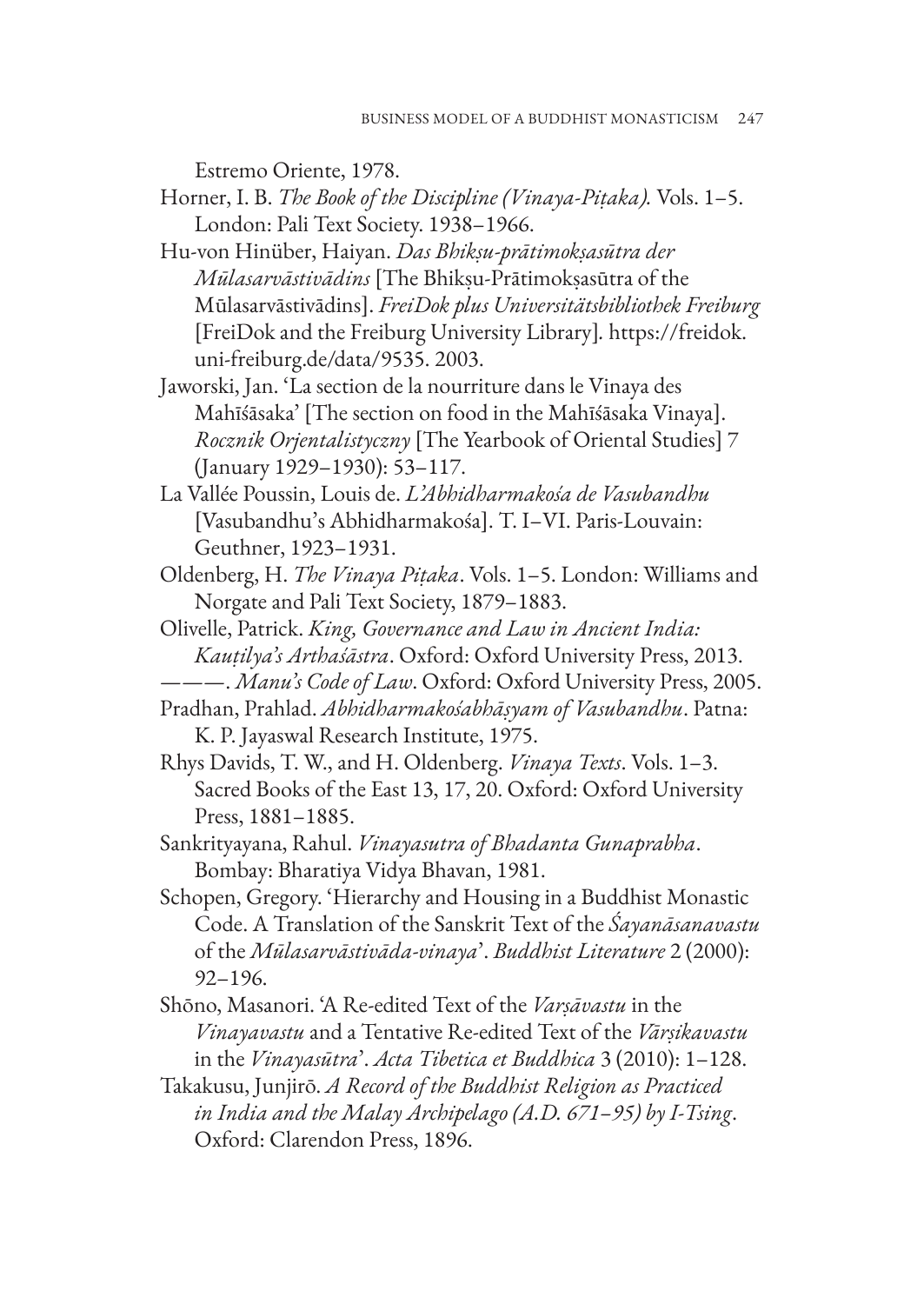### Secondary Sources

Bloch, T. 'Notes on Bodh Gayā'. In *Annual Report of the Archaeological Survey of India for the Years 1908-09*, by the Government of India, 139–58. Calcutta: Superintendent Government Printing, 1912.

Burgess, James. *Report on the Elura Cave Temples and the Brahmanical and Jaina Caves in Western India*. London: Trübner, 1883.

- de Jong, J. W. 'Les *sūtra*piṭaka des Sarvāstivādin et des Mūlasarvāstivādin' [The *sūtrapiṭaka* of Sarvāstivādin and Mūlasarvāstivādin]. In *Mélanges d'indianisme a la mémoire de Louis Renou* [Collection of Indianism in Memory of Louis Renou], 395–402. Paris: Éditions E. de Boccard, 1968.
- Dutta, Saroj. *Land System in Northern India, c. AD 400–c. AD 700*. New Delhi: Munshiram Manoharlal, 1995.
- Foucher, A. *La vie du Bouddha d'après les textes et les monuments de l'Inde* [The life of the Buddha from the texts and monuments of India]. Paris: Adrien Maisonneuve, 1987.
- Gernet, Jacques. *Les aspects économiques du bouddhisme dans la société chinoise du Ve au Xe siècle* [Economic aspects of Buddhism in Chinese society from the fifth to tenth centuries]. Paris: École française d'Extrême-Orient, 1956.

——— . *Buddhism in Chinese Society. An Economic History from the Fifth to the Tenth Centuries*, translated by Franciscus Verellen. New York: Columbia University Press, 1995.

Hiraoka Satoshi 平岡聡. *Setsuwa no kōkogaku: Indō bukkyō setsuwa ni himerareta shisō* 説話の考古学: インド仏教説話に秘められた 思想 [Archaeology of Narratives: Thoughts hidden in Indian Buddhist Narratives]. Tokyo: Daizō Shuppan 大蔵出版, 2002.

Hultzsch, E. 'Two Pillar Inscriptions of Amaravati'. *Epigraphia Indica* [Archaeological Survey of India] 6 (1900–1901): 146–60.

- Sankaranarayanan, S. 'A Brahmi Inscription from Alluru'. *Sri Venkateswara University Oriental Journal* 20 (1977): 75–89.
- Senart, E. 'The Inscriptions in the Caves at Nasik'. *Epigraphia Indica* [Archaeological Survey of India] 8 (1905–1906): 540–96.
- Schopen, Gregory. *Bones, Stones, and Buddhist Monks*. Honolulu: